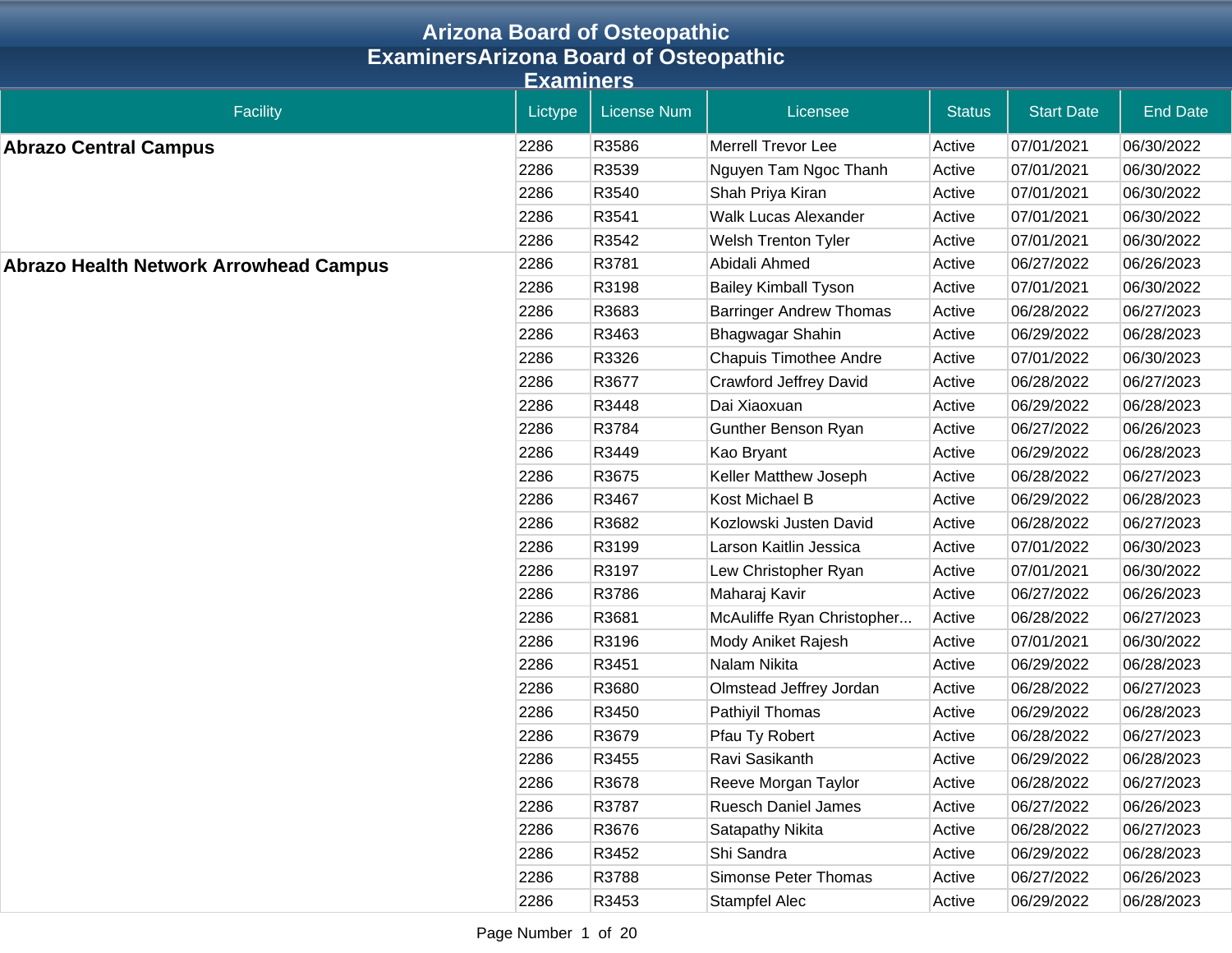|                                               |                  | <b>Arizona Board of Osteopathic</b> |                             |               |                   |                 |  |  |
|-----------------------------------------------|------------------|-------------------------------------|-----------------------------|---------------|-------------------|-----------------|--|--|
| <b>ExaminersArizona Board of Osteopathic</b>  |                  |                                     |                             |               |                   |                 |  |  |
|                                               | <b>Examiners</b> |                                     |                             |               |                   |                 |  |  |
| <b>Facility</b>                               | Lictype          | <b>License Num</b>                  | Licensee                    | <b>Status</b> | <b>Start Date</b> | <b>End Date</b> |  |  |
| <b>Abrazo Health Network Arrowhead Campus</b> | 2286             | R3454                               | Stiewig Miranda             | Active        | 06/29/2022        | 06/28/2023      |  |  |
|                                               | 2286             | R3687                               | Thorpe Kirk Shaw            | Active        | 06/28/2022        | 06/27/2023      |  |  |
|                                               | 2286             | R3195                               | <b>Ward Samuel Enoch</b>    | Active        | 07/01/2021        | 06/30/2022      |  |  |
|                                               | 2286             | R3789                               | Wassef Marina Alexandra     | Active        | 06/27/2022        | 06/26/2023      |  |  |
|                                               | 2286             | R3600                               | Wright Wade Milton          | Active        | 07/01/2022        | 06/30/2023      |  |  |
|                                               | 2286             | R3790                               | Yanuszeski Craig Vincent    | Active        | 06/27/2022        | 06/26/2023      |  |  |
|                                               | 2286             | R3194                               | Zahoui Bilaal Shuaib        | Active        | 07/01/2021        | 06/30/2022      |  |  |
| <b>Abrazo Health Network Central Campus</b>   | 2286             | R3538                               | Cherayil Shannon J.         | Active        | 07/01/2022        | 06/30/2023      |  |  |
|                                               | 2286             | R2898                               | Ezeh Ugonna Ernest          | Active        | 08/02/2021        | 07/31/2022      |  |  |
|                                               | 2286             | R3754                               | <b>Gideon Goeffrey</b>      | Active        | 07/01/2022        | 06/30/2023      |  |  |
|                                               | 2286             | R3407                               | Jakobsson Brianna Asta      | Active        | 07/01/2021        | 06/30/2022      |  |  |
|                                               | 2286             | R3408                               | Jetly Hursh                 | Active        | 07/01/2021        | 06/30/2022      |  |  |
|                                               | 2286             | R3409                               | Needleman Louis Justin      | Active        | 07/01/2021        | 06/30/2022      |  |  |
|                                               | 2286             | R3410                               | Nguyen Elizabeth Ann Gaddi  | Active        | 07/01/2021        | 06/30/2022      |  |  |
|                                               | 2286             | R3757                               | Seethina Lakshmi Sumanth    | Active        | 07/01/2022        | 06/30/2023      |  |  |
|                                               | 2286             | R3525                               | Swanson Loren Michael       | Active        | 07/01/2021        | 06/30/2022      |  |  |
|                                               | 2286             | R3411                               | Zavaro Amelinda Martha      | Active        | 07/01/2021        | 06/30/2022      |  |  |
| <b>Abrazo Health Network West Campus</b>      | 2286             | R3802                               | Anderson Jarett D           | Active        | 06/27/2022        | 06/26/2023      |  |  |
|                                               | 2286             | R3803                               | <b>Brimmer Charles</b>      | Active        | 06/27/2022        | 06/26/2023      |  |  |
|                                               | 2286             | R3664                               | <b>Byl Merideth Elaine</b>  | Active        | 06/28/2021        | 06/27/2022      |  |  |
|                                               | 2286             | R3701                               | Coleman Joshua M            | Active        | 06/28/2021        | 06/27/2022      |  |  |
|                                               | 2286             | R3310                               | Fitzgerald Jennifer         | Active        | 07/01/2022        | 06/30/2023      |  |  |
|                                               | 2286             | R3868                               | Grimaldi Nathan             | Active        | 07/01/2022        | 06/30/2023      |  |  |
|                                               | 2286             | R3663                               | <b>Heinze Daniel Louis</b>  | Active        | 06/28/2021        | 06/27/2022      |  |  |
|                                               | 2286             | R3668                               | Jafri Zainab Ali            | Active        | 06/28/2021        | 06/27/2022      |  |  |
|                                               | 2286             | R3311                               | Liou Christina              | Active        | 07/01/2022        | 06/30/2023      |  |  |
|                                               | 2286             | R3805                               | Mackey Sean                 | Active        | 06/27/2022        | 06/26/2023      |  |  |
|                                               | 2286             | R3869                               | Mohamed Hitham              | Active        | 07/01/2022        | 06/30/2023      |  |  |
|                                               | 2286             | R3870                               | <b>Olliver Perry</b>        | Active        | 07/01/2022        | 06/30/2023      |  |  |
|                                               | 2286             | R3666                               | Orantia Miles Arnold        | Active        | 06/28/2021        | 06/27/2022      |  |  |
|                                               | 2286             | R3661                               | Russel Cheung Andrew Kaiwo. | Active        | 06/28/2021        | 06/27/2022      |  |  |
|                                               | 2286             | R3871                               | Sperrazza Stephanie         | Active        | 07/01/2022        | 06/30/2023      |  |  |
|                                               | 2286             | R3667                               | Stubblefield Seth Kylar     | Active        | 06/28/2021        | 06/27/2022      |  |  |

Page Number 2 of 20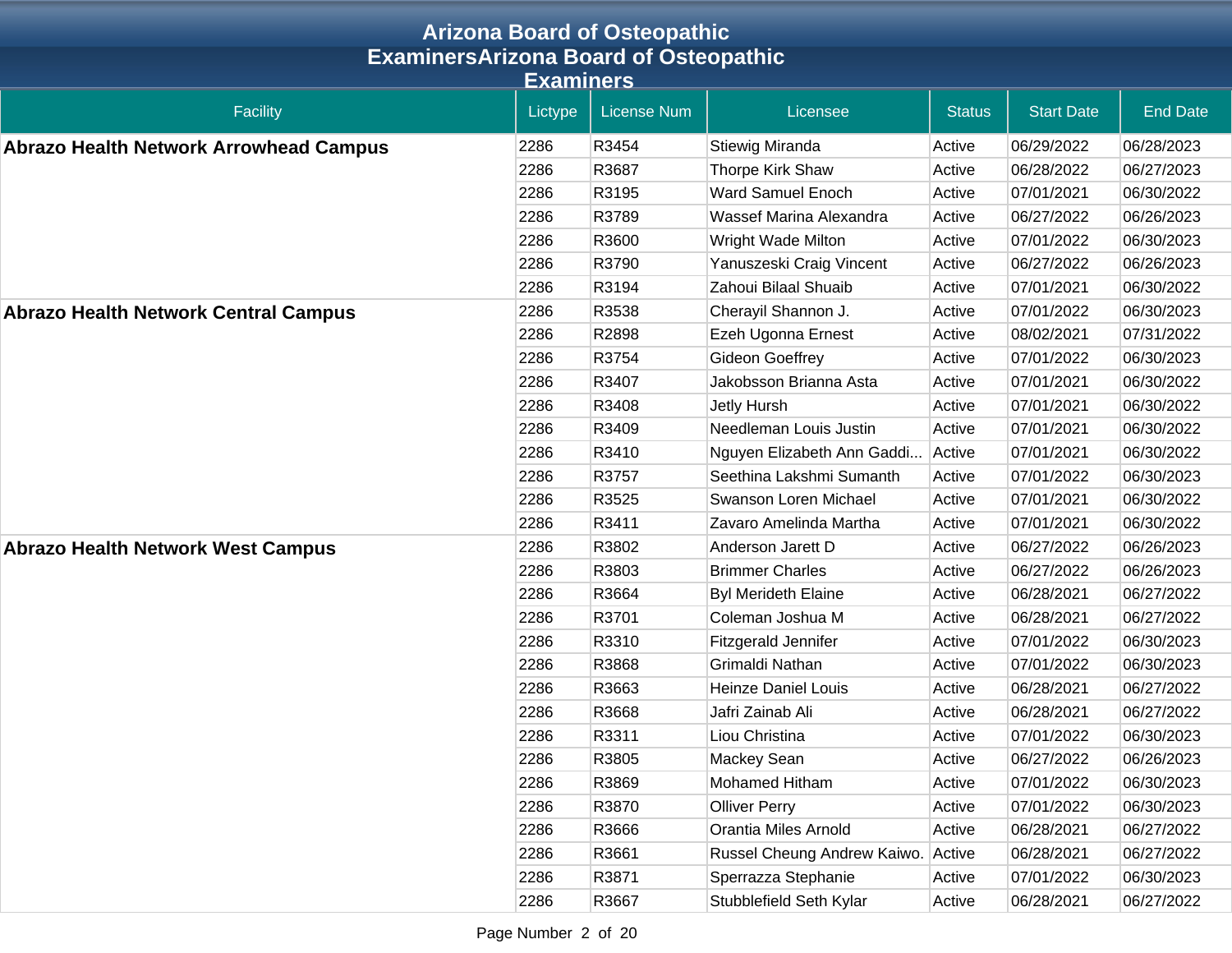| <b>Arizona Board of Osteopathic</b><br><b>ExaminersArizona Board of Osteopathic</b> |         |                    |                              |               |                   |                 |  |  |           |
|-------------------------------------------------------------------------------------|---------|--------------------|------------------------------|---------------|-------------------|-----------------|--|--|-----------|
|                                                                                     |         |                    |                              |               |                   |                 |  |  | Examiners |
| <b>Facility</b>                                                                     | Lictype | <b>License Num</b> | Licensee                     | <b>Status</b> | <b>Start Date</b> | <b>End Date</b> |  |  |           |
| <b>Alta Dermatology</b>                                                             | 2286    | R3153              | Dickman Jeffrey Steven       | Active        | 07/01/2021        | 06/30/2022      |  |  |           |
|                                                                                     | 2286    | R3503              | Haraszti Samantha Jane       | Active        | 07/01/2021        | 06/30/2022      |  |  |           |
|                                                                                     | 2286    | R3686              | Parson Madeline Gleave       | Active        | 06/22/2021        | 06/21/2022      |  |  |           |
| Barrow Neurological Institute at ST. Joe's Hospital and                             | 2286    | R3660              | <b>Banyas Paige Marie</b>    | Active        | 07/01/2021        | 06/30/2022      |  |  |           |
| Me                                                                                  | 2286    | R3161              | Franzen Bryan                | Active        | 07/01/2022        | 06/30/2023      |  |  |           |
|                                                                                     | 2286    | R3163              | Greenwood Laura              | Active        | 07/01/2022        | 06/30/2023      |  |  |           |
|                                                                                     | 2286    | R3032              | Kaldawi Sami Rafael          | Active        | 07/01/2022        | 06/30/2023      |  |  |           |
|                                                                                     | 2286    | R3162              | Kingsford Olivia             | Active        | 07/01/2022        | 06/30/2023      |  |  |           |
|                                                                                     | 2286    | R2728              | McAferty Kenyon Verner       | Active        | 07/01/2021        | 06/30/2022      |  |  |           |
|                                                                                     | 2286    | R3457              | Miller Adela Maria           | Active        | 07/01/2022        | 06/30/2023      |  |  |           |
|                                                                                     | 2286    | R3456              | <b>Welsh Connor</b>          | Active        | 07/01/2022        | 06/30/2023      |  |  |           |
| <b>College of Medicine, Mayo Clinic</b>                                             | 2286    | R3312              | Cebak John Eric              | Active        | 07/01/2021        | 06/30/2022      |  |  |           |
|                                                                                     | 2286    | R3406              | Chhabra Nikita               | Active        | 07/01/2021        | 06/30/2022      |  |  |           |
|                                                                                     | 2286    | R3395              | Gawu Phylicia Dzifa          | Active        | 07/01/2021        | 06/30/2022      |  |  |           |
|                                                                                     | 2286    | R3521              | Taylor Hallie Kay            | Active        | 07/01/2022        | 06/30/2023      |  |  |           |
| <b>Creighton University School of Medicine (PHOENIX)</b>                            | 2286    | R3415              | Abbas Anusha                 | Active        | 06/22/2022        | 06/21/2023      |  |  |           |
| Program                                                                             | 2286    | R3427              | Akkad Rana Haysam            | Active        | 06/22/2022        | 06/21/2023      |  |  |           |
|                                                                                     | 2286    | R3817              | Ali Hira                     | Active        | 07/01/2022        | 06/30/2023      |  |  |           |
|                                                                                     | 2286    | R3601              | Alkahlout Hana Zaidan        | Active        | 06/22/2022        | 06/21/2023      |  |  |           |
|                                                                                     | 2286    | R3010              | Anderson Mark Anthony        | Active        | 07/01/2022        | 06/30/2023      |  |  |           |
|                                                                                     | 2286    | R3230              | Aran Gregory                 | Active        | 07/01/2021        | 06/30/2022      |  |  |           |
|                                                                                     | 2286    | R3419              | Archambault Logan John       | Active        | 06/22/2022        | 06/21/2023      |  |  |           |
|                                                                                     | 2286    | R3819              | <b>Armstrong Brett</b>       | Active        | 07/01/2022        | 06/30/2023      |  |  |           |
|                                                                                     | 2286    | R3602              | Asad Omar Said Okab          | Active        | 06/22/2022        | 06/21/2023      |  |  |           |
|                                                                                     | 2286    | R3426              | Augur Alana Anita            | Active        | 06/22/2022        | 06/21/2023      |  |  |           |
|                                                                                     | 2286    | R3420              | <b>Bakhit Caroline Anita</b> | Active        | 06/22/2022        | 06/21/2023      |  |  |           |
|                                                                                     | 2286    | R3820              | <b>Biggs Christopher</b>     | Active        | 07/01/2022        | 06/30/2023      |  |  |           |
|                                                                                     | 2286    | R3193              | <b>Bosin Douglas</b>         | Active        | 07/01/2021        | 06/30/2022      |  |  |           |
|                                                                                     | 2286    | R3704              | <b>Bowman Nicholas</b>       | Active        | 06/22/2022        | 06/21/2023      |  |  |           |
|                                                                                     | 2286    | R3603              | <b>Burmood Erica Anne</b>    | Active        | 06/22/2022        | 06/21/2023      |  |  |           |
|                                                                                     | 2286    | R3232              | Cabahug Mary Crista          | Active        | 06/22/2022        | 06/21/2023      |  |  |           |
|                                                                                     | 2286    | R3208              | Chacko Anita Mary            | Active        | 07/01/2022        | 06/30/2023      |  |  |           |
|                                                                                     | 2286    | R3604              | <b>Chambers Kevin Dalton</b> | Active        | 06/22/2021        | 06/21/2022      |  |  |           |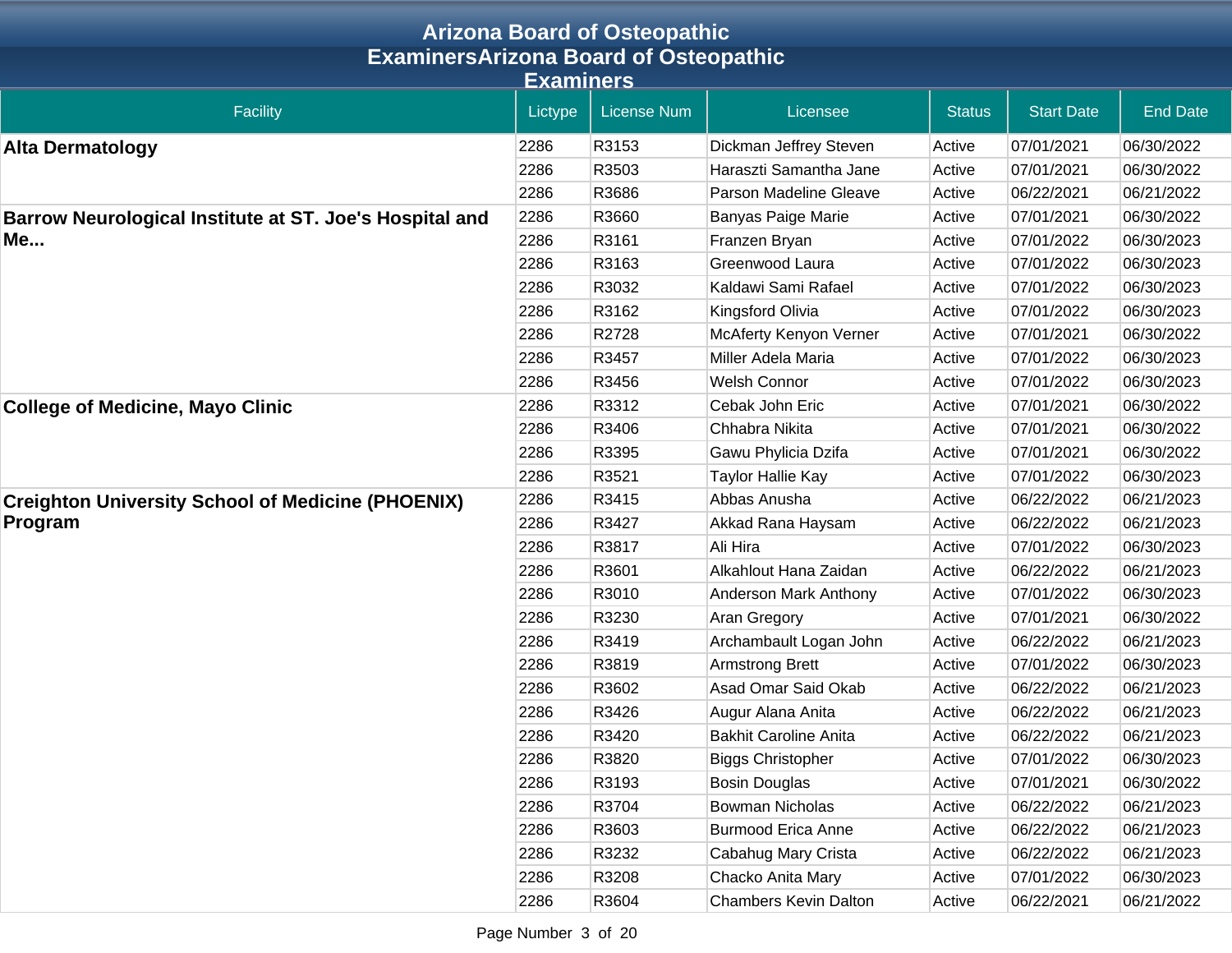|                                                          |         | <b>Arizona Board of Osteopathic</b> |                                |               |                   |                 |  |  |  |
|----------------------------------------------------------|---------|-------------------------------------|--------------------------------|---------------|-------------------|-----------------|--|--|--|
| <b>ExaminersArizona Board of Osteopathic</b>             |         |                                     |                                |               |                   |                 |  |  |  |
| <b>Examiners</b>                                         |         |                                     |                                |               |                   |                 |  |  |  |
| <b>Facility</b>                                          | Lictype | <b>License Num</b>                  | Licensee                       | <b>Status</b> | <b>Start Date</b> | <b>End Date</b> |  |  |  |
| <b>Creighton University School of Medicine (PHOENIX)</b> | 2286    | R3233                               | Champney Codee Alexandra       | Active        | 06/22/2022        | 06/21/2023      |  |  |  |
| Program                                                  | 2286    | R3235                               | Chopra Reema                   | Active        | 06/26/2022        | 06/25/2023      |  |  |  |
|                                                          | 2286    | R3605                               | Chundu Sailendra               | Active        | 06/22/2022        | 06/21/2023      |  |  |  |
|                                                          | 2286    | R3821                               | Cook Chelsea                   | Active        | 07/01/2022        | 06/30/2023      |  |  |  |
|                                                          | 2286    | R3822                               | <b>Curley Natalie Duong</b>    | Active        | 07/01/2022        | 06/30/2023      |  |  |  |
|                                                          | 2286    | R3229                               | <b>Currier Ross Robert</b>     | Active        | 07/01/2022        | 06/30/2023      |  |  |  |
|                                                          | 2286    | R3606                               | Dong Eric Yumeng               | Active        | 06/22/2022        | 06/21/2023      |  |  |  |
|                                                          | 2286    | R3607                               | Enenbach Molly Mariah          | Active        | 06/22/2022        | 06/21/2023      |  |  |  |
|                                                          | 2286    | R3205                               | Espindola Camacho Carolina     | Active        | 07/01/2021        | 06/30/2022      |  |  |  |
|                                                          | 2286    | R3437                               | Feng Winnie Ann                | Active        | 06/22/2022        | 06/21/2023      |  |  |  |
|                                                          | 2286    | R3200                               | Fox-Mtandika Elizabeth Kat     | Active        | 07/01/2022        | 06/30/2023      |  |  |  |
|                                                          | 2286    | R3829                               | <b>Fu Daniel</b>               | Active        | 07/01/2022        | 06/30/2023      |  |  |  |
|                                                          | 2286    | R3207                               | <b>Gamble Alice</b>            | Active        | 06/26/2022        | 06/25/2023      |  |  |  |
|                                                          | 2286    | R3608                               | Gianiorio Anthony Paul         | Active        | 06/22/2022        | 06/21/2023      |  |  |  |
|                                                          | 2286    | R3609                               | <b>Gillpatrick Kate Marie</b>  | Active        | 06/22/2022        | 06/21/2023      |  |  |  |
|                                                          | 2286    | R3201                               | Gipson Stephen Everette        | Active        | 07/01/2021        | 06/30/2022      |  |  |  |
|                                                          | 2286    | R3830                               | <b>Goaslind Sarah</b>          | Active        | 07/01/2022        | 06/30/2023      |  |  |  |
|                                                          | 2286    | R3831                               | <b>Gusloff Roger</b>           | Active        | 07/01/2022        | 06/30/2023      |  |  |  |
|                                                          | 2286    | R3610                               | Haas Pooja Gottumukkala        | Active        | 06/22/2022        | 06/21/2023      |  |  |  |
|                                                          | 2286    | R3611                               | Harwood Tyler Carlin           | Active        | 06/22/2022        | 06/21/2023      |  |  |  |
|                                                          | 2286    | R3612                               | Haworth Jane Cassandra         | Active        | 06/22/2022        | 06/21/2023      |  |  |  |
|                                                          | 2286    | R3418                               | <b>Hoener Katherine Carter</b> | Active        | 06/22/2022        | 06/21/2023      |  |  |  |
|                                                          | 2286    | R3832                               | Hoopes Hunter                  | Active        | 07/01/2022        | 06/30/2023      |  |  |  |
|                                                          | 2286    | R3425                               | Jacob Jessica Lauren           | Active        | 06/22/2022        | 06/21/2023      |  |  |  |
|                                                          | 2286    | R3613                               | Javangula Saiswathi            | Active        | 06/22/2022        | 06/21/2023      |  |  |  |
|                                                          | 2286    | R3258                               | Keeling Kelsey Jo              | Active        | 06/22/2022        | 06/21/2023      |  |  |  |
|                                                          | 2286    | R3242                               | Kelley Jonathan Dayton         | Active        | 06/22/2022        | 06/21/2023      |  |  |  |
|                                                          | 2286    | R3243                               | Kim Daniel Chan Kyum           | Active        | 07/01/2021        | 06/30/2022      |  |  |  |
|                                                          | 2286    | R2990                               | Klemm Terry Katherine          | Active        | 07/01/2021        | 06/30/2022      |  |  |  |
|                                                          | 2286    | R2964                               | Kurtz Alexandria Kristine      | Active        | 06/22/2022        | 06/21/2023      |  |  |  |
|                                                          | 2286    | R3053                               | Kurtz Joseph Kevin             | Active        | 06/23/2022        | 06/22/2023      |  |  |  |
|                                                          | 2286    | R3834                               | Landa Ivan                     | Active        | 07/01/2022        | 06/30/2023      |  |  |  |
|                                                          | 2286    | R3835                               | Leff Phillip                   | Active        | 07/01/2022        | 06/30/2023      |  |  |  |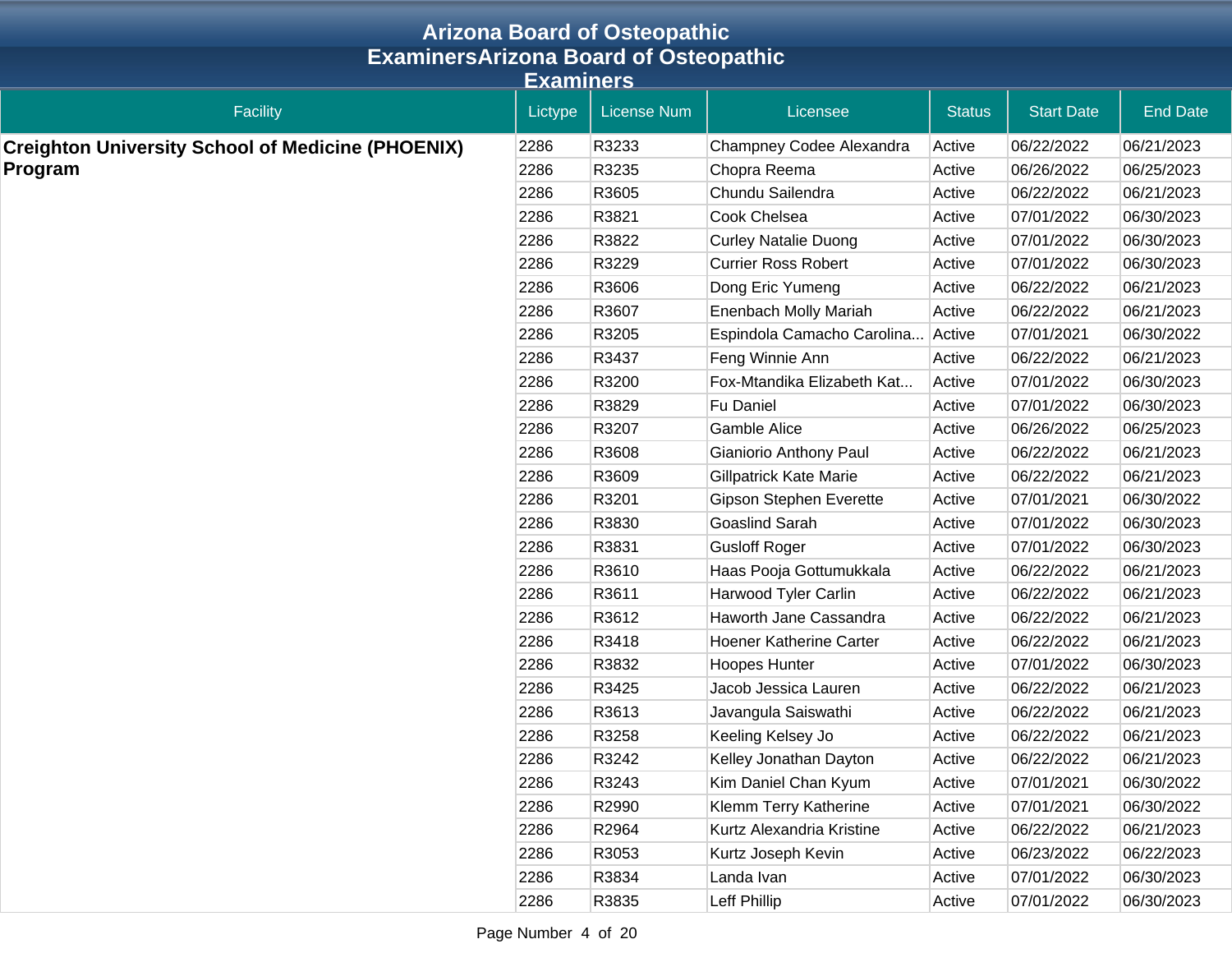|                                                          |         | <b>Arizona Board of Osteopathic</b> |                               |               |                   |                 |  |  |  |
|----------------------------------------------------------|---------|-------------------------------------|-------------------------------|---------------|-------------------|-----------------|--|--|--|
| <b>ExaminersArizona Board of Osteopathic</b>             |         |                                     |                               |               |                   |                 |  |  |  |
| <b>Examiners</b>                                         |         |                                     |                               |               |                   |                 |  |  |  |
| <b>Facility</b>                                          | Lictype | <b>License Num</b>                  | Licensee                      | <b>Status</b> | <b>Start Date</b> | <b>End Date</b> |  |  |  |
| <b>Creighton University School of Medicine (PHOENIX)</b> | 2286    | R3614                               | Leong Kyle Ryan               | Active        | 06/22/2022        | 06/21/2023      |  |  |  |
| Program                                                  | 2286    | R2851                               | Liu Siwen                     | Active        | 06/22/2022        | 06/22/2023      |  |  |  |
|                                                          | 2286    | R3433                               | Lowry Adam Tyler              | Active        | 06/22/2022        | 06/21/2023      |  |  |  |
|                                                          | 2286    | R3439                               | Lykstad Jacqueline Nissa      | Active        | 06/22/2022        | 06/21/2023      |  |  |  |
|                                                          | 2286    | R3615                               | Lynn Alex Quon-sau            | Active        | 06/22/2022        | 06/21/2023      |  |  |  |
|                                                          | 2286    | R3244                               | Mahone Chante Kenyada         | Active        | 07/01/2021        | 06/30/2022      |  |  |  |
|                                                          | 2286    | R3434                               | Manoharan Namritha            | Active        | 06/22/2022        | 06/21/2023      |  |  |  |
|                                                          | 2286    | R3616                               | Mathew Anna R                 | Active        | 06/22/2022        | 06/21/2023      |  |  |  |
|                                                          | 2286    | R3617                               | <b>Mathew Mithin Chirayil</b> | Active        | 06/22/2022        | 06/21/2023      |  |  |  |
|                                                          | 2286    | R3416                               | Maxwell Jordan Michael        | Active        | 06/22/2022        | 06/21/2023      |  |  |  |
|                                                          | 2286    | R3618                               | McKenna Jennifer Diane        | Active        | 06/22/2022        | 06/21/2023      |  |  |  |
|                                                          | 2286    | R3837                               | Mei Mingyuan                  | Active        | 07/01/2022        | 06/30/2023      |  |  |  |
|                                                          | 2286    | R3665                               | Mirza Galib                   | Active        | 06/22/2022        | 06/21/2023      |  |  |  |
|                                                          | 2286    | R3202                               | Molina Tricia Ngo             | Active        | 07/01/2021        | 06/30/2022      |  |  |  |
|                                                          | 2286    | R3441                               | Moradi Ali                    | Active        | 06/22/2022        | 06/21/2023      |  |  |  |
|                                                          | 2286    | R3430                               | <b>Mozer Michael Thomas</b>   | Active        | 06/22/2022        | 06/21/2023      |  |  |  |
|                                                          | 2286    | R3246                               | Nielsen Cory Jay              | Active        | 06/22/2022        | 06/23/2023      |  |  |  |
|                                                          | 2286    | R3247                               | Ognean Daniel                 | Active        | 07/01/2021        | 07/01/2022      |  |  |  |
|                                                          | 2286    | R3627                               | Otieno Ronnie                 | Active        | 06/22/2022        | 06/21/2023      |  |  |  |
|                                                          | 2286    | R3839                               | Owaka Jessica                 | Active        | 07/01/2022        | 06/30/2023      |  |  |  |
|                                                          | 2286    | R3628                               | Parkinson Ronald Evert        | Active        | 06/22/2022        | 06/21/2023      |  |  |  |
|                                                          | 2286    | R3435                               | Perviz Amira                  | Active        | 06/22/2022        | 06/21/2023      |  |  |  |
|                                                          | 2286    | R3421                               | Phan Duy Hao                  | Active        | 06/22/2022        | 06/21/2023      |  |  |  |
|                                                          | 2286    | R3249                               | Piotrowski Thomas Robert      | Active        | 06/26/2022        | 06/25/2023      |  |  |  |
|                                                          | 2286    | R3703                               | Polechetti Anthony John       | Active        | 06/22/2022        | 06/21/2023      |  |  |  |
|                                                          | 2286    | R3250                               | <b>Pretzlaff Tyler</b>        | Active        | 07/01/2022        | 06/30/2022      |  |  |  |
|                                                          | 2286    | R3629                               | Pulford Chirstopher Steele    | Active        | 06/22/2022        | 06/21/2023      |  |  |  |
|                                                          | 2286    | R3423                               | Raja Nida Fatima              | Active        | 06/22/2022        | 06/21/2023      |  |  |  |
|                                                          | 2286    | R3840                               | Robertson Andrew              | Active        | 07/01/2022        | 06/30/2023      |  |  |  |
|                                                          | 2286    | R3630                               | Sabatino Alissa Marie         | Active        | 06/22/2022        | 06/21/2023      |  |  |  |
|                                                          | 2286    | R3631                               | Sainz Anthony Jhery           | Active        | 06/22/2022        | 06/21/2023      |  |  |  |
|                                                          | 2286    | R3222                               | Sanghera Asmit Kaur           | Active        | 06/26/2022        | 06/25/2023      |  |  |  |
|                                                          | 2286    | R3841                               | Saugstad Austin               | Active        | 07/01/2022        | 06/30/2023      |  |  |  |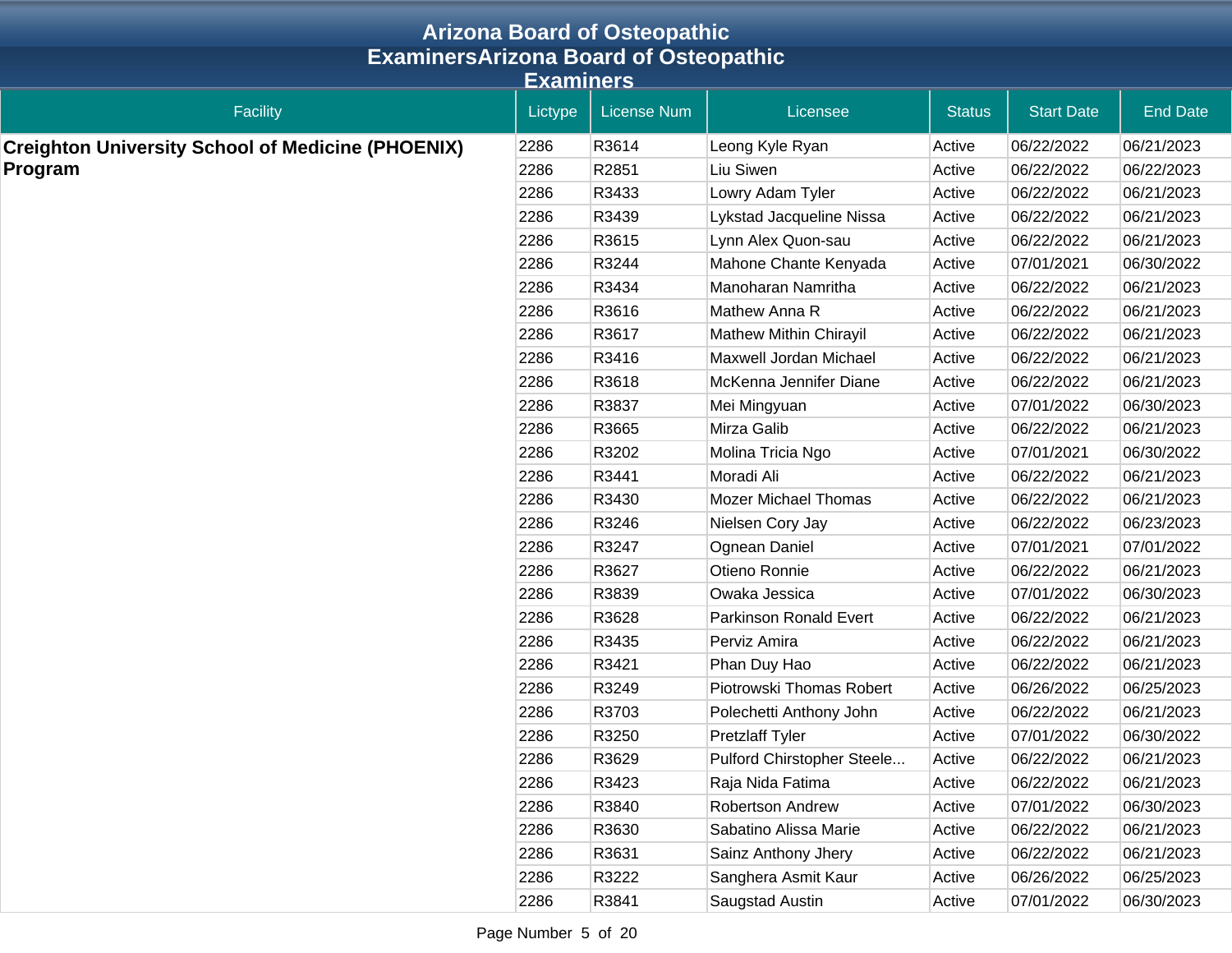|                                                          |         | <b>Arizona Board of Osteopathic</b> |                                 |               |                   |                 |  |  |  |
|----------------------------------------------------------|---------|-------------------------------------|---------------------------------|---------------|-------------------|-----------------|--|--|--|
| <b>ExaminersArizona Board of Osteopathic</b>             |         |                                     |                                 |               |                   |                 |  |  |  |
| <b>Examiners</b>                                         |         |                                     |                                 |               |                   |                 |  |  |  |
| Facility                                                 | Lictype | <b>License Num</b>                  | Licensee                        | <b>Status</b> | <b>Start Date</b> | <b>End Date</b> |  |  |  |
| <b>Creighton University School of Medicine (PHOENIX)</b> | 2286    | R3632                               | Seigneur Savannah Jo            | Active        | 06/22/2022        | 06/21/2023      |  |  |  |
| Program                                                  | 2286    | R3203                               | <b>Sellers Thomas Edward</b>    | Active        | 07/01/2021        | 06/30/2022      |  |  |  |
|                                                          | 2286    | R3662                               | Simon Sandy                     | Active        | 06/22/2022        | 06/21/2023      |  |  |  |
|                                                          | 2286    | R3417                               | Singh Simar K                   | Active        | 06/22/2022        | 06/21/2023      |  |  |  |
|                                                          | 2286    | R3633                               | Smith Emma Joon                 | Active        | 06/22/2022        | 06/21/2023      |  |  |  |
|                                                          | 2286    | R3659                               | <b>Stansbury Brittany Marie</b> | Active        | 06/22/2022        | 06/21/2023      |  |  |  |
|                                                          | 2286    | R3251                               | Tarzia Brendan Joshua           | Active        | 06/22/2022        | 06/21/2023      |  |  |  |
|                                                          | 2286    | R3252                               | <b>Tate Joel Patrick</b>        | Active        | 06/26/2022        | 06/25/2023      |  |  |  |
|                                                          | 2286    | R3204                               | Ugheghe Morolake Oluseyi        | Active        | 07/01/2022        | 06/30/2023      |  |  |  |
|                                                          | 2286    | R3634                               | <b>Uslan Adam Fass</b>          | Active        | 06/22/2022        | 06/21/2023      |  |  |  |
|                                                          | 2286    | R3635                               | Wadman Victoria Elizabeth       | Active        | 06/22/2022        | 06/21/2023      |  |  |  |
|                                                          | 2286    | R3848                               | <b>Wilkey Brooke</b>            | Active        | 07/01/2022        | 06/30/2023      |  |  |  |
|                                                          | 2286    | R3636                               | <b>Winfield Brady Cole</b>      | Active        | 06/22/2022        | 06/21/2023      |  |  |  |
|                                                          | 2286    | R3424                               | Wong Cody Andrew                | Active        | 06/22/2022        | 06/21/2023      |  |  |  |
|                                                          | 2286    | R3431                               | Ziegler Tiffany Nicole          | Active        | 06/22/2022        | 06/21/2023      |  |  |  |
| <b>Honor Health</b>                                      | 2286    | R2692                               | Mellon Christopher R. DO        | Active        | 08/02/2021        | 08/01/2022      |  |  |  |
| <b>Honor Health Rehabilitation Hospital</b>              | 2286    | R3349                               | <b>Clemmens Zeke</b>            | Active        | 07/01/2022        | 06/30/2023      |  |  |  |
|                                                          | 2286    | R3172                               | Kandel Sharon Anne              | Active        | 07/01/2021        | 06/30/2022      |  |  |  |
|                                                          | 2286    | R3351                               | <b>Martin Samuel</b>            | Active        | 07/01/2022        | 06/30/2023      |  |  |  |
|                                                          | 2286    | R3156                               | <b>Stokke Jesse Micheal</b>     | Active        | 07/01/2022        | 06/30/2023      |  |  |  |
| HonorHealth John C. Lincoln                              | 2286    | R3684                               | Aslam Usman                     | Active        | 07/01/2022        | 06/30/2023      |  |  |  |
|                                                          | 2286    | R3327                               | El Mankabady Ramy               | Active        | 07/01/2022        | 06/30/2023      |  |  |  |
|                                                          | 2286    | R3596                               | <b>Emery Ryan Charles</b>       | Active        | 07/01/2022        | 06/30/2023      |  |  |  |
|                                                          | 2286    | R3620                               | Hallaway Brandon Walter         | Active        | 07/01/2022        | 06/30/2023      |  |  |  |
|                                                          | 2286    | R2813                               | Holden Ryan Owen                | Active        | 07/01/2021        | 06/30/2022      |  |  |  |
|                                                          | 2286    | R3328                               | Kraus Aline C                   | Active        | 07/01/2022        | 06/30/2023      |  |  |  |
|                                                          | 2286    | R3621                               | <b>Richards Chad</b>            | Active        | 07/01/2022        | 06/30/2023      |  |  |  |
|                                                          | 2286    | R2812                               | Springs Hayley Jeane            | Active        | 07/01/2022        | 06/30/2023      |  |  |  |
|                                                          | 2286    | R3622                               | Torina Tyler                    | Active        | 07/01/2022        | 06/30/2023      |  |  |  |
| <b>HonorHealth Scottsdale Osborn</b>                     | 2286    | R2795                               | Ariza Kimberly Nicole           | Active        | 07/01/2021        | 06/30/2022      |  |  |  |
|                                                          | 2286    | R3164                               | Calvelage Victoria Lynn         | Active        | 07/01/2021        | 06/30/2022      |  |  |  |
|                                                          | 2286    | R3774                               | Dehart-marsh Allison Danie      | Active        | 07/01/2022        | 06/30/2023      |  |  |  |
|                                                          | 2286    | R3165                               | <b>Didier Brent Thomas</b>      | Active        | 07/01/2021        | 06/30/2022      |  |  |  |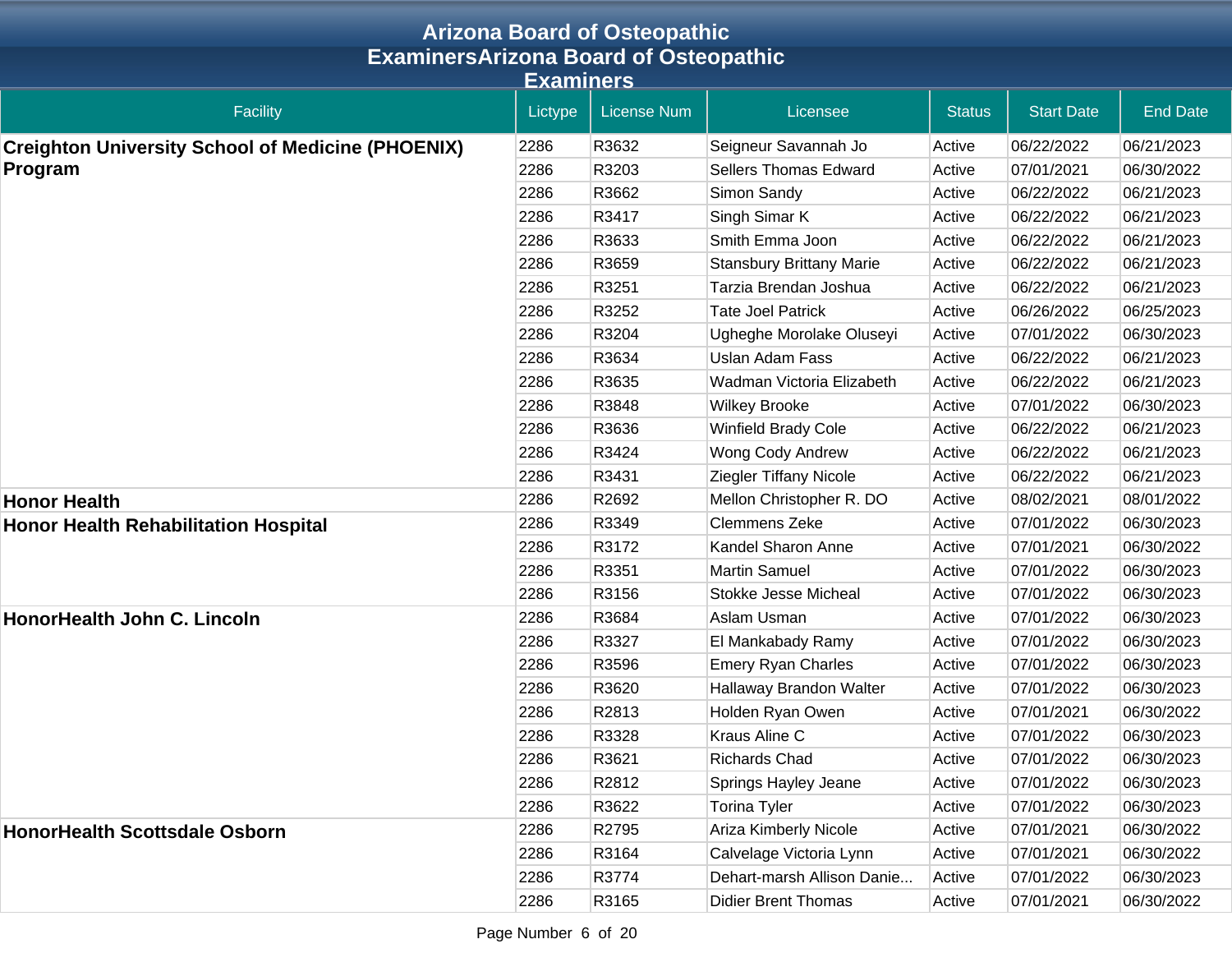| <b>Arizona Board of Osteopathic</b><br><b>ExaminersArizona Board of Osteopathic</b> |         |                    |                                  |               |                   |                 |  |  |                  |
|-------------------------------------------------------------------------------------|---------|--------------------|----------------------------------|---------------|-------------------|-----------------|--|--|------------------|
|                                                                                     |         |                    |                                  |               |                   |                 |  |  | <b>Examiners</b> |
| <b>Facility</b>                                                                     | Lictype | <b>License Num</b> | Licensee                         | <b>Status</b> | <b>Start Date</b> | <b>End Date</b> |  |  |                  |
| <b>HonorHealth Scottsdale Osborn</b>                                                | 2286    | R3590              | <b>Ducett Mitchell James</b>     | Active        | 07/01/2022        | 06/30/2023      |  |  |                  |
|                                                                                     | 2286    | R3241              | <b>Gibson Christine Patricia</b> | Active        | 07/01/2022        | 06/30/2023      |  |  |                  |
|                                                                                     | 2286    | R3166              | Gordon Alanna Alexandra          | Active        | 07/01/2021        | 06/30/2022      |  |  |                  |
|                                                                                     | 2286    | R3167              | Heintz Jessica Marie             | Active        | 07/01/2021        | 06/30/2022      |  |  |                  |
|                                                                                     | 2286    | R3775              | Kubinski Aaron Joseph            | Active        | 07/01/2022        | 06/30/2023      |  |  |                  |
|                                                                                     | 2286    | R3591              | Liao Annette Hua-yun             | Active        | 07/01/2022        | 06/30/2023      |  |  |                  |
|                                                                                     | 2286    | R3308              | Luera Karina Jade                | Active        | 07/01/2022        | 06/30/2023      |  |  |                  |
|                                                                                     | 2286    | R3336              | Maddox Jordan                    | Active        | 07/01/2022        | 06/30/2023      |  |  |                  |
|                                                                                     | 2286    | R3309              | Mathew Nikita Anna               | Active        | 07/01/2022        | 06/30/2023      |  |  |                  |
|                                                                                     | 2286    | R3168              | Myers Casey Lyn                  | Active        | 07/01/2021        | 06/30/2022      |  |  |                  |
|                                                                                     | 2286    | R2943              | Nageotte Rachel Ayn              | Active        | 07/01/2021        | 06/30/2022      |  |  |                  |
|                                                                                     | 2286    | R3589              | Petrillo Peter Michael           | Active        | 07/01/2021        | 06/30/2022      |  |  |                  |
|                                                                                     | 2286    | R3588              | Shelton Leslie Ann               | Active        | 07/01/2022        | 06/30/2023      |  |  |                  |
|                                                                                     | 2286    | R3777              | Shiehzadegan Shayan              | Active        | 07/01/2022        | 06/30/2023      |  |  |                  |
|                                                                                     | 2286    | R3169              | Wang Jeffrey                     | Active        | 07/01/2021        | 06/30/2022      |  |  |                  |
|                                                                                     | 2286    | R3335              | Whitaker Zachary Lindy           | Active        | 07/01/2022        | 06/30/2023      |  |  |                  |
|                                                                                     | 2286    | R3587              | Wong Olivia M.                   | Active        | 07/01/2022        | 06/30/2023      |  |  |                  |
|                                                                                     | 2286    | R3779              | Young Montgomery Erik            | Active        | 07/01/2022        | 06/30/2023      |  |  |                  |
| HonorHealth Scottsdale Thompson Peak Medical Center                                 | 2286    | R3325              | Akella Krishna                   | Active        | 07/01/2022        | 06/30/2023      |  |  |                  |
|                                                                                     | 2286    | R3152              | Baltazar David Abraham           | Active        | 07/01/2022        | 06/30/2023      |  |  |                  |
|                                                                                     | 2286    | R3151              | Beebe Jasmine Jennifer           | Active        | 07/01/2021        | 06/30/2022      |  |  |                  |
|                                                                                     | 2286    | R3809              | <b>Buttars Benjamin Rodney</b>   | Active        | 07/01/2022        | 06/30/2023      |  |  |                  |
|                                                                                     | 2286    | R3552              | Chandra Aditi Thokala            | Active        | 07/01/2022        | 06/30/2023      |  |  |                  |
|                                                                                     | 2286    | R3348              | <b>Charest Guy</b>               | Active        | 07/01/2022        | 06/30/2023      |  |  |                  |
|                                                                                     | 2286    | R3347              | Cho Elena                        | Active        | 07/01/2022        | 06/30/2023      |  |  |                  |
|                                                                                     | 2286    | R3350              | <b>Darnall Ariel Rose</b>        | Active        | 07/01/2022        | 06/30/2023      |  |  |                  |
|                                                                                     | 2286    | R3813              | Deen Samier                      | Active        | 07/01/2022        | 06/30/2023      |  |  |                  |
|                                                                                     | 2286    | R3155              | Gifford Benjamin Grant           | Active        | 07/01/2022        | 06/30/2023      |  |  |                  |
|                                                                                     | 2286    | R3553              | Herron Kurtis Robert             | Active        | 07/01/2022        | 06/30/2023      |  |  |                  |
|                                                                                     | 2286    | R3726              | Jackson Bethany Rose             | Active        | 07/01/2022        | 06/30/2023      |  |  |                  |
|                                                                                     | 2286    | R3334              | McBride Michael                  | Active        | 07/01/2022        | 06/30/2023      |  |  |                  |
|                                                                                     | 2286    | R3550              | Murad Elaine Khana               | Active        | 07/01/2022        | 06/30/2023      |  |  |                  |
|                                                                                     | 2286    | R3549              | Nandani Chandresh Kirti          | Active        | 07/01/2022        | 06/30/2023      |  |  |                  |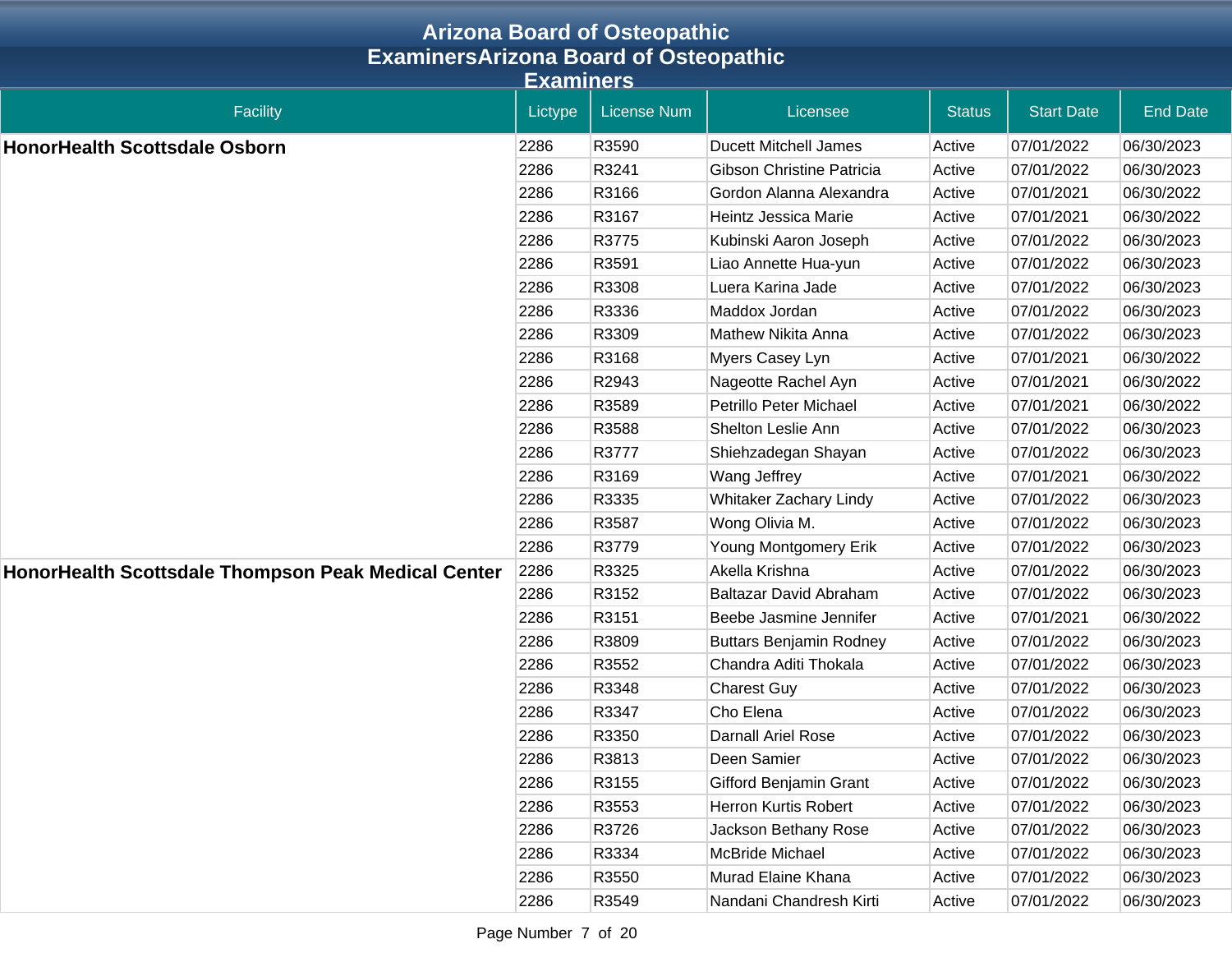|                                                     |         | <b>Arizona Board of Osteopathic</b> |                                 |               |                   |                 |  |  |  |
|-----------------------------------------------------|---------|-------------------------------------|---------------------------------|---------------|-------------------|-----------------|--|--|--|
| <b>ExaminersArizona Board of Osteopathic</b>        |         |                                     |                                 |               |                   |                 |  |  |  |
| <b>Examiners</b>                                    |         |                                     |                                 |               |                   |                 |  |  |  |
| <b>Facility</b>                                     | Lictype | <b>License Num</b>                  | Licensee                        | <b>Status</b> | <b>Start Date</b> | <b>End Date</b> |  |  |  |
| HonorHealth Scottsdale Thompson Peak Medical Center | 2286    | R3284                               | Rohan Trivedi S                 | Active        | 09/16/2021        | 09/15/2022      |  |  |  |
|                                                     | 2286    | R3157                               | Schneider Andrea Renee          | Active        | 07/01/2021        | 06/30/2022      |  |  |  |
|                                                     | 2286    | R3129                               | Shedlofsky Lydia                | Active        | 07/01/2021        | 06/30/2022      |  |  |  |
|                                                     | 2286    | R3128                               | Sledge Brigitte                 | Active        | 07/01/2021        | 06/30/2022      |  |  |  |
|                                                     | 2286    | R3551                               | <b>Stanke Alec Winslow</b>      | Active        | 07/01/2022        | 06/30/2023      |  |  |  |
|                                                     | 2286    | R2988                               | <b>Theriot Jonathan Charles</b> | Active        | 07/01/2021        | 06/30/2022      |  |  |  |
|                                                     | 2286    | R3814                               | Viniotis Alexa Faye             | Active        | 07/01/2022        | 06/30/2023      |  |  |  |
| <b>Maricopa Medical Center</b>                      | 2286    | R3428                               | Daudfar Syna                    | Active        | 06/22/2022        | 06/21/2023      |  |  |  |
|                                                     | 2286    | R3429                               | Kunz Matthew James              | Active        | 06/22/2022        | 06/21/2023      |  |  |  |
|                                                     | 2286    | R3432                               | Le Angela                       | Active        | 06/22/2022        | 06/21/2023      |  |  |  |
| <b>Mayo Clinic Scottsdale</b>                       | 2286    | R2701                               | Dickman Daniel Jackson          | Active        | 07/01/2021        | 06/30/2022      |  |  |  |
| <b>Mountain Vista Medical Center</b>                | 2286    | R3492                               | Ang Joshua Benjamin             | Active        | 07/01/2021        | 06/30/2022      |  |  |  |
|                                                     | 2286    | R2969                               | Araujo Lino Hugo Cesar          | Active        | 07/01/2021        | 06/30/2022      |  |  |  |
|                                                     | 2286    | R2880                               | <b>Baribault Michelle Elise</b> | Active        | 07/01/2021        | 06/30/2022      |  |  |  |
|                                                     | 2286    | R3182                               | <b>Brown Alexander Lee</b>      | Active        | 07/01/2021        | 06/30/2022      |  |  |  |
|                                                     | 2286    | R2968                               | <b>Brown Andrew Scott</b>       | Active        | 07/01/2021        | 06/30/2022      |  |  |  |
|                                                     | 2286    | R2881                               | <b>Brown Ashley Raschel</b>     | Active        | 07/01/2021        | 06/30/2022      |  |  |  |
|                                                     | 2286    | R3461                               | <b>Bunn Bryce Wesley</b>        | Active        | 07/01/2021        | 06/30/2022      |  |  |  |
|                                                     | 2286    | R3880                               | Cheung Alex Kwun Hung           | Active        | 07/01/2022        | 06/30/2023      |  |  |  |
|                                                     | 2286    | R3670                               | <b>Colbert Randi Danielle</b>   | Active        | 07/01/2021        | 06/30/2022      |  |  |  |
|                                                     | 2286    | R3179                               | Del Mundo Jonathan Daniel       | Active        | 07/01/2021        | 06/30/2022      |  |  |  |
|                                                     | 2286    | R3671                               | Driving Hawk Benjamin Jame      | Active        | 07/01/2021        | 06/30/2022      |  |  |  |
|                                                     | 2286    | R3181                               | Easterly Samantha Anne          | Active        | 07/01/2021        | 06/30/2022      |  |  |  |
|                                                     | 2286    | R3913                               | Farraj Kristen Lauren           | Active        | 07/01/2022        | 06/30/2023      |  |  |  |
|                                                     | 2286    | R3688                               | Gorn Sarah Elizabeth            | Active        | 07/01/2021        | 06/30/2022      |  |  |  |
|                                                     | 2286    | R3885                               | Hatfield Kyle Allen             | Active        | 07/01/2022        | 06/30/2023      |  |  |  |
|                                                     | 2286    | R3673                               | Hubbard Brittany Lara Jean      | Active        | 07/01/2021        | 06/30/2022      |  |  |  |
|                                                     | 2286    | R3185                               | Jimenez Jonathan Charles        | Active        | 07/01/2021        | 06/30/2022      |  |  |  |
|                                                     | 2286    | R3176                               | Klatt Kimberly Ann              | Active        | 07/01/2021        | 06/30/2022      |  |  |  |
|                                                     | 2286    | R3487                               | Larson Spencer Gordon           | Active        | 07/01/2021        | 06/30/2022      |  |  |  |
|                                                     | 2286    | R3494                               | Liao Victor Chinglun            | Active        | 07/01/2021        | 06/30/2022      |  |  |  |
|                                                     | 2286    | R3180                               | Lu Stephanie Ai Vi              | Active        | 07/01/2021        | 06/30/2022      |  |  |  |
|                                                     | 2286    | R2882                               | McBride Brett Jordan            | Active        | 07/01/2021        | 06/30/2022      |  |  |  |

Page Number 8 of 20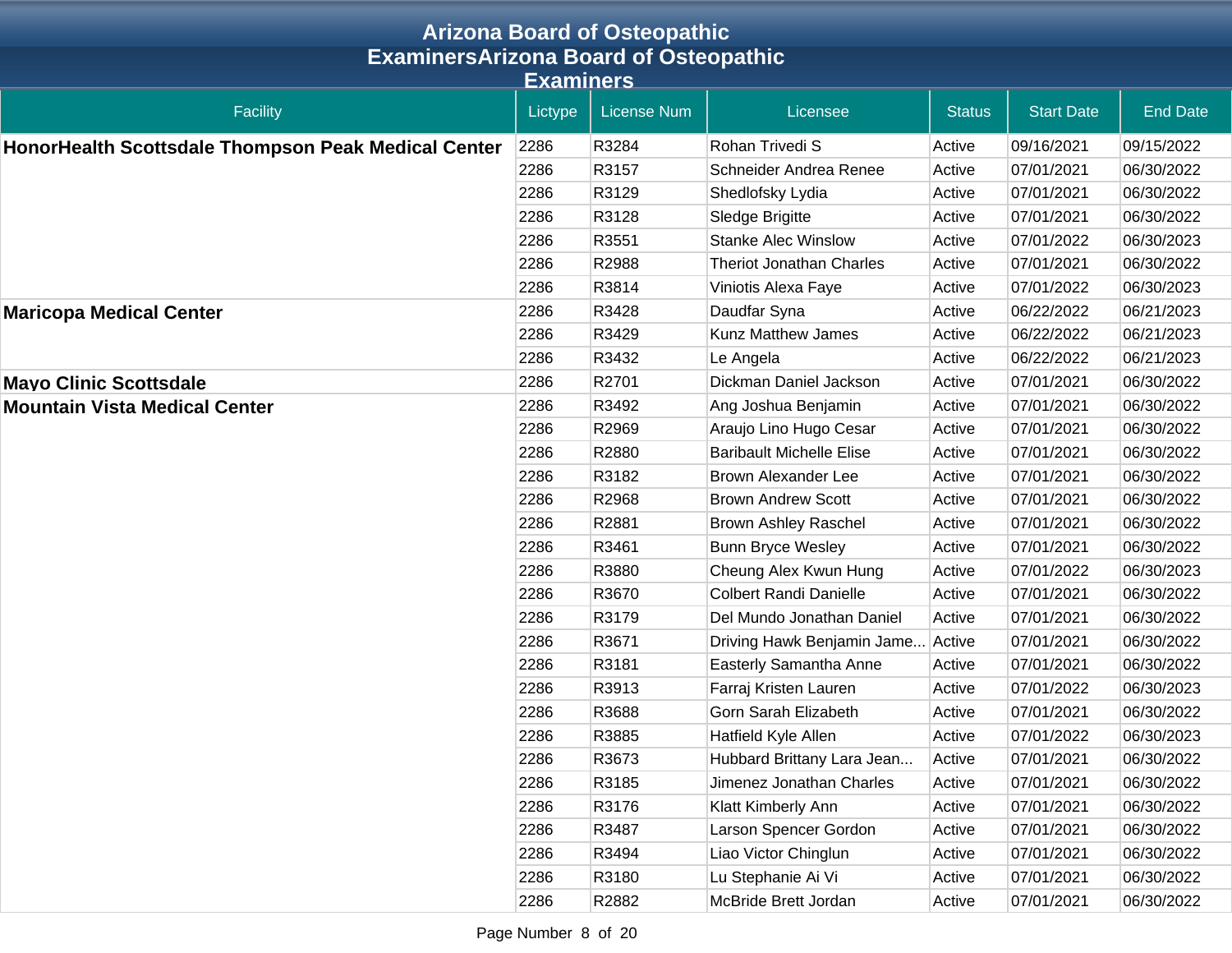|                                                  |                  | <b>Arizona Board of Osteopathic</b> |                                |               |                   |                 |  |  |
|--------------------------------------------------|------------------|-------------------------------------|--------------------------------|---------------|-------------------|-----------------|--|--|
| <b>ExaminersArizona Board of Osteopathic</b>     |                  |                                     |                                |               |                   |                 |  |  |
|                                                  | <b>Examiners</b> |                                     |                                |               |                   |                 |  |  |
| <b>Facility</b>                                  | Lictype          | <b>License Num</b>                  | Licensee                       | <b>Status</b> | <b>Start Date</b> | <b>End Date</b> |  |  |
| <b>Mountain Vista Medical Center</b>             | 2286             | R3672                               | Merrill Benjamin John          | Active        | 07/01/2021        | 06/30/2022      |  |  |
|                                                  | 2286             | R3690                               | Mitchell Austin Ray            | Active        | 07/01/2021        | 06/30/2022      |  |  |
|                                                  | 2286             | R3460                               | Moore Shane Edward             | Active        | 07/01/2021        | 06/30/2022      |  |  |
|                                                  | 2286             | R3495                               | Moussa Ray Marwan              | Active        | 07/01/2021        | 06/30/2022      |  |  |
|                                                  | 2286             | R3674                               | Pulsipher Jonathan Ensign      | Active        | 07/01/2021        | 06/30/2022      |  |  |
|                                                  | 2286             | R3177                               | Purviance Adam David           | Active        | 07/01/2021        | 06/30/2022      |  |  |
|                                                  | 2286             | R3175                               | Raja Ali Azhar                 | Active        | 07/01/2021        | 06/30/2022      |  |  |
|                                                  | 2286             | R3497                               | Reddy Amulya                   | Active        | 07/01/2021        | 06/30/2022      |  |  |
|                                                  | 2286             | R3493                               | Rollins Katherine              | Active        | 07/01/2021        | 06/30/2022      |  |  |
|                                                  | 2286             | R3184                               | Roshan Donald Jay              | Active        | 07/01/2021        | 06/30/2022      |  |  |
|                                                  | 2286             | R3879                               | Sacamay Timothy Ryan           | Active        | 07/01/2022        | 06/30/2023      |  |  |
|                                                  | 2286             | R3878                               | Santiago Matthew Zuniga        | Active        | 07/01/2022        | 06/30/2023      |  |  |
|                                                  | 2286             | R3488                               | Shnaydman Katerina             | Active        | 07/01/2021        | 06/30/2022      |  |  |
|                                                  | 2286             | R3489                               | Shumway Randal Jordan          | Active        | 07/01/2021        | 06/30/2022      |  |  |
|                                                  | 2286             | R3669                               | Smith Brooke Ashley            | Active        | 07/01/2021        | 06/30/2022      |  |  |
|                                                  | 2286             | R3882                               | Stanley Sydney N               | Active        | 07/01/2022        | 06/30/2023      |  |  |
|                                                  | 2286             | R3689                               | Stein Nicholas Allen           | Active        | 07/01/2021        | 06/30/2022      |  |  |
|                                                  | 2286             | R2975                               | <b>Stucki Jared Daniel</b>     | Active        | 07/01/2021        | 06/30/2022      |  |  |
|                                                  | 2286             | R3491                               | Sudwal Jennifer Kaur           | Active        | 07/01/2021        | 06/30/2022      |  |  |
|                                                  | 2286             | R3490                               | Swain Donald Todd              | Active        | 07/01/2021        | 06/30/2022      |  |  |
|                                                  | 2286             | R3877                               | <b>Talley Nicholas Anthony</b> | Active        | 07/01/2022        | 06/30/2023      |  |  |
|                                                  | 2286             | R3876                               | <b>Wahlin Daniel T</b>         | Active        | 07/01/2022        | 06/30/2023      |  |  |
|                                                  | 2286             | R3462                               | Wilkins Parker Lyndie Ray      | Active        | 07/01/2021        | 06/30/2022      |  |  |
|                                                  | 2286             | R3174                               | Wu Jonathan K                  | Active        | 07/01/2021        | 06/30/2022      |  |  |
|                                                  | 2286             | R3183                               | Zajac Peter Pike               | Active        | 07/01/2021        | 06/30/2022      |  |  |
| <b>MWU Multispecialty Clinic</b>                 | 2286             | R3700                               | Huynh Ngoc Tram D              | Active        | 07/01/2021        | 06/30/2022      |  |  |
| <b>MWU/AZCOM/Kingman Regional Medical Center</b> | 2286             | R3638                               | Agbayani Geovar Amaranto       | Active        | 07/01/2022        | 06/30/2023      |  |  |
|                                                  | 2286             | R3275                               | <b>Batory Eric Christopher</b> | Active        | 07/01/2021        | 06/30/2022      |  |  |
|                                                  | 2286             | R3271                               | <b>Bruttig Logan Danielle</b>  | Active        | 07/01/2021        | 06/30/2022      |  |  |
|                                                  | 2286             | R3639                               | <b>Burns Christopher Troy</b>  | Active        | 07/01/2022        | 06/30/2023      |  |  |
|                                                  | 2286             | R3484                               | Chon Christina                 | Active        | 07/01/2021        | 06/30/2022      |  |  |
|                                                  | 2286             | R3641                               | <b>Colling Lindsey Taylor</b>  | Active        | 07/01/2022        | 06/30/2023      |  |  |
|                                                  | 2286             | R3643                               | Conrad Regina Theresa          | Active        | 07/01/2022        | 06/30/2023      |  |  |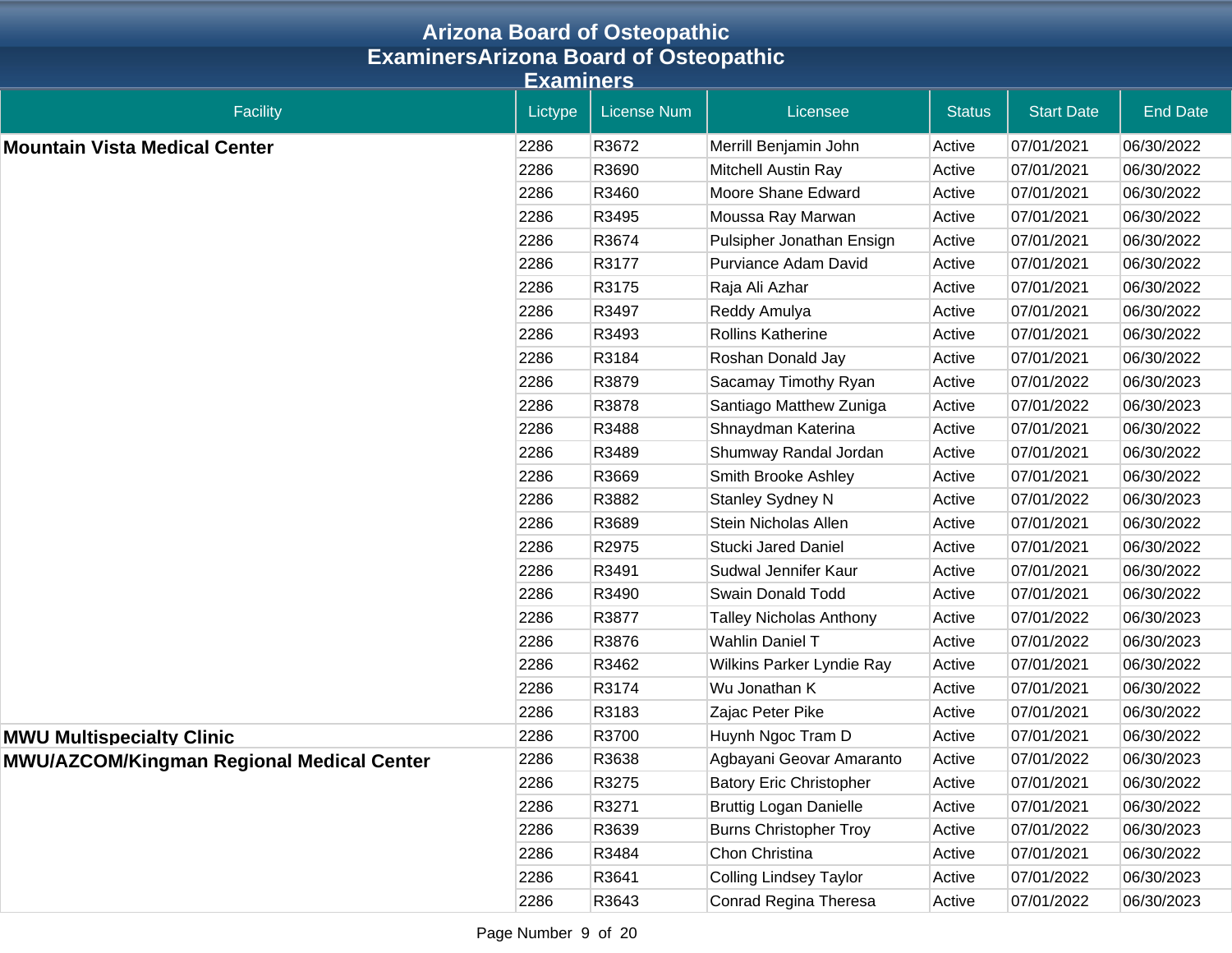|                                                  |         | <b>Arizona Board of Osteopathic</b> |                                 |               |                   |                 |  |  |  |
|--------------------------------------------------|---------|-------------------------------------|---------------------------------|---------------|-------------------|-----------------|--|--|--|
| <b>ExaminersArizona Board of Osteopathic</b>     |         |                                     |                                 |               |                   |                 |  |  |  |
| Examiners                                        |         |                                     |                                 |               |                   |                 |  |  |  |
| <b>Facility</b>                                  | Lictype | <b>License Num</b>                  | Licensee                        | <b>Status</b> | <b>Start Date</b> | <b>End Date</b> |  |  |  |
| <b>MWU/AZCOM/Kingman Regional Medical Center</b> | 2286    | R3508                               | Davis Bomie Yie                 | Active        | 07/01/2021        | 06/30/2022      |  |  |  |
|                                                  | 2286    | R3915                               | Fowler Tyler Michael            | Active        | 07/01/2022        | 06/30/2023      |  |  |  |
|                                                  | 2286    | R3637                               | Hasenbalg Bailey Jo             | Active        | 07/01/2022        | 06/30/2023      |  |  |  |
|                                                  | 2286    | R3916                               | Hasenbalg Phillip Andrew        | Active        | 07/01/2022        | 06/30/2023      |  |  |  |
|                                                  | 2286    | R3272                               | Hasenkrug Michaela Mary         | Active        | 07/01/2021        | 06/30/2022      |  |  |  |
|                                                  | 2286    | R3278                               | Krishnakant Kavita              | Active        | 07/01/2021        | 06/30/2022      |  |  |  |
|                                                  | 2286    | R3644                               | Lloyd Lucas Brandon             | Active        | 07/01/2022        | 06/30/2023      |  |  |  |
|                                                  | 2286    | R3482                               | Macke Joshua Aaron              | Active        | 07/01/2022        | 06/30/2023      |  |  |  |
|                                                  | 2286    | R3277                               | Nguyen Hong-diep Vo             | Active        | 07/01/2021        | 06/30/2022      |  |  |  |
|                                                  | 2286    | R3640                               | Pedersen Codey Todd             | Active        | 07/01/2022        | 06/30/2023      |  |  |  |
|                                                  | 2286    | R3483                               | Scudiero John Joseph            | Active        | 07/01/2021        | 06/30/2022      |  |  |  |
|                                                  | 2286    | R3276                               | Shui YuJie                      | Active        | 07/01/2021        | 06/30/2022      |  |  |  |
|                                                  | 2286    | R3485                               | Snodgrass Clarke Lancaster      | Active        | 07/01/2022        | 06/30/2023      |  |  |  |
|                                                  | 2286    | R3918                               | Timothy Ryan Thomas John        | Active        | 07/01/2022        | 06/30/2023      |  |  |  |
|                                                  | 2286    | R3642                               | <b>Touresian Peter</b>          | Active        | 07/01/2022        | 06/30/2023      |  |  |  |
|                                                  | 2286    | R3274                               | <b>Weech David Curtis</b>       | Active        | 07/01/2021        | 06/30/2022      |  |  |  |
|                                                  | 2286    | R3273                               | Wiesner Chelsea Ann             | Active        | 07/01/2021        | 06/30/2022      |  |  |  |
| <b>MWU/AZCOM/Verde Valley Medical Center</b>     | 2286    | R3446                               | Anderson Miranda                | Active        | 07/01/2021        | 06/30/2022      |  |  |  |
|                                                  | 2286    | R3691                               | Hanafi Zachary                  | Active        | 07/01/2021        | 06/30/2022      |  |  |  |
|                                                  | 2286    | R3447                               | Haywood Joshua                  | Active        | 07/01/2021        | 06/30/2022      |  |  |  |
|                                                  | 2286    | R3443                               | <b>Khav Eddie</b>               | Active        | 07/01/2021        | 06/30/2022      |  |  |  |
|                                                  | 2286    | R3699                               | Lababidi Hashem                 | Active        | 07/01/2021        | 06/30/2022      |  |  |  |
|                                                  | 2286    | R3692                               | Low Landon                      | Active        | 07/01/2021        | 06/30/2022      |  |  |  |
|                                                  | 2286    | R3444                               | Pope Michelle                   | Active        | 07/01/2021        | 06/30/2022      |  |  |  |
|                                                  | 2286    | R3445                               | Schmoyer Jeremy                 | Active        | 07/01/2021        | 06/30/2022      |  |  |  |
| <b>MWU/Canyon Vista Medical Center</b>           | 2286    | R3747                               | Ahsan Zain                      | Active        | 07/01/2022        | 06/30/2023      |  |  |  |
|                                                  | 2286    | R3749                               | Alexsis Slavko                  | Active        | 07/01/2022        | 06/30/2023      |  |  |  |
|                                                  | 2286    | R3696                               | Crandell Adam                   | Active        | 07/01/2022        | 06/30/2023      |  |  |  |
|                                                  | 2286    | R3260                               | <b>Eschelbach Marcus Robert</b> | Active        | 07/01/2021        | 06/30/2022      |  |  |  |
|                                                  | 2286    | R3697                               | <b>Galvin Nicholas</b>          | Active        | 07/01/2022        | 06/30/2023      |  |  |  |
|                                                  | 2286    | R3259                               | Kersh Jonathan Adam             | Active        | 07/01/2021        | 06/30/2022      |  |  |  |
|                                                  | 2286    | R3796                               | Knowles Thomas                  | Active        | 07/01/2022        | 06/30/2023      |  |  |  |
|                                                  | 2286    | R3261                               | Liu Chang C                     | Active        | 07/01/2021        | 06/30/2022      |  |  |  |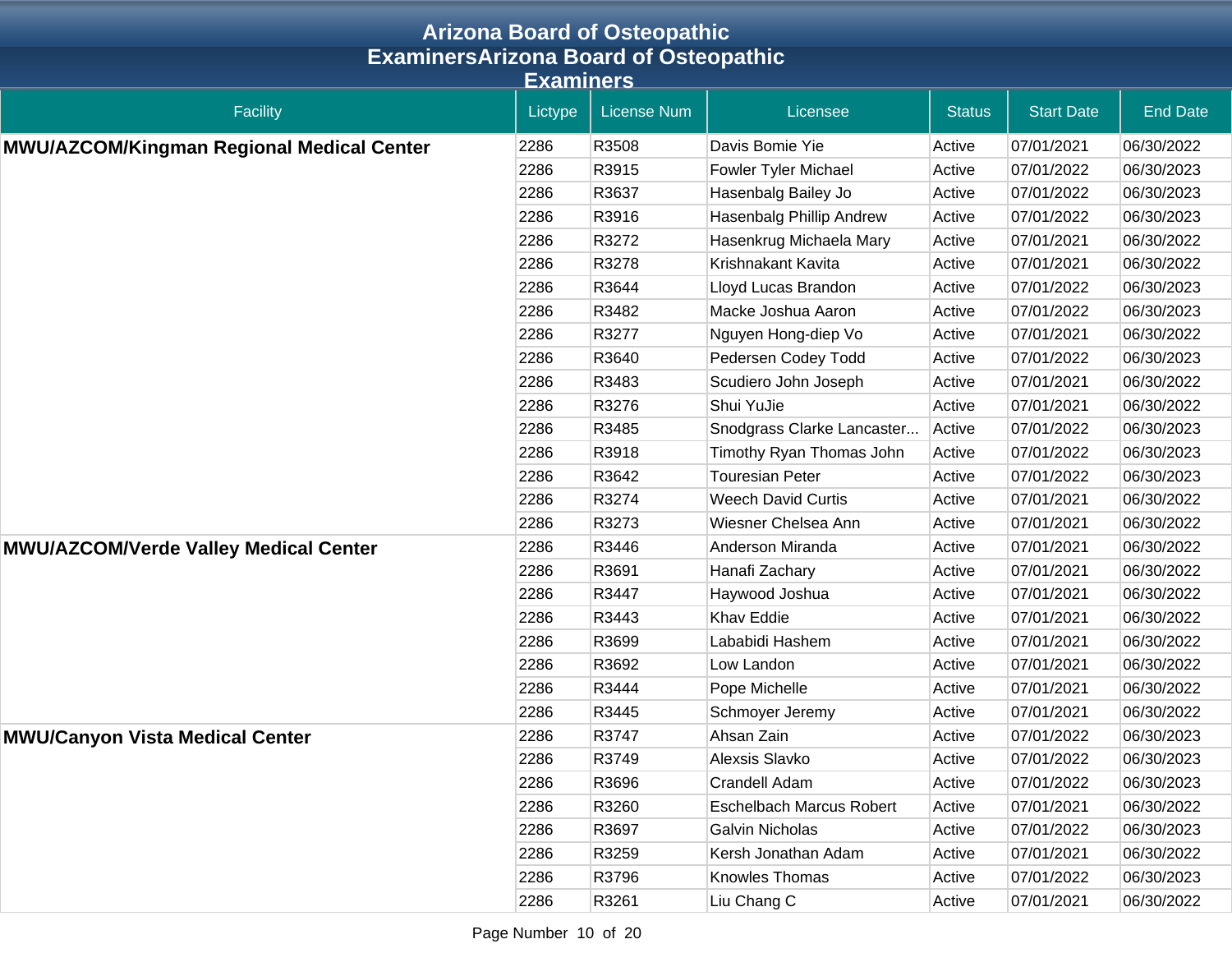|                                                     |         | <b>Arizona Board of Osteopathic</b> |                               |               |                   |                 |  |  |  |
|-----------------------------------------------------|---------|-------------------------------------|-------------------------------|---------------|-------------------|-----------------|--|--|--|
| <b>ExaminersArizona Board of Osteopathic</b>        |         |                                     |                               |               |                   |                 |  |  |  |
| <b>Examiners</b>                                    |         |                                     |                               |               |                   |                 |  |  |  |
| <b>Facility</b>                                     | Lictype | <b>License Num</b>                  | Licensee                      | <b>Status</b> | <b>Start Date</b> | <b>End Date</b> |  |  |  |
| <b>MWU/Canyon Vista Medical Center</b>              | 2286    | R3263                               | Liu Tracy Chuanchi            | Active        | 07/01/2021        | 06/30/2022      |  |  |  |
|                                                     | 2286    | R3265                               | Mar James Willson             | Active        | 07/01/2021        | 06/30/2022      |  |  |  |
|                                                     | 2286    | R3031                               | <b>Mathers Brett Sterling</b> | Active        | 07/01/2021        | 08/30/2022      |  |  |  |
|                                                     | 2286    | R3698                               | <b>McDermott Michael</b>      | Active        | 07/01/2022        | 06/30/2023      |  |  |  |
|                                                     | 2286    | R3500                               | Poonnopatam Gavelyn           | Active        | 07/01/2022        | 06/30/2023      |  |  |  |
|                                                     | 2286    | R3694                               | <b>Pratt Natalie</b>          | Active        | 07/01/2022        | 06/30/2023      |  |  |  |
|                                                     | 2286    | R3695                               | Trujillo Brandon              | Active        | 07/01/2022        | 06/30/2023      |  |  |  |
|                                                     | 2286    | R3501                               | Vu Catherine                  | Active        | 07/01/2022        | 06/30/2023      |  |  |  |
|                                                     | 2286    | R3262                               | Zhao Evan Yongle              | Active        | 07/01/2021        | 06/30/2022      |  |  |  |
| <b>North Country Healthcare</b>                     | 2286    | R3702                               | Gallagher Erinn E             | Active        | 06/27/2021        | 06/26/2022      |  |  |  |
|                                                     | 2286    | R3693                               | Hanny Tyler                   | Active        | 06/27/2021        | 06/26/2022      |  |  |  |
|                                                     | 2286    | R3486                               | Harder Tasha Rae              | Active        | 06/29/2021        | 06/28/2022      |  |  |  |
|                                                     | 2286    | R3708                               | Lam Alexander Q.              | Active        | 06/27/2021        | 06/26/2022      |  |  |  |
|                                                     | 2286    | R3705                               | Quick Jeffery                 | Active        | 06/27/2021        | 06/26/2022      |  |  |  |
|                                                     | 2286    | R3299                               | Shtutman Dan                  | Active        | 06/27/2021        | 06/26/2022      |  |  |  |
| Phoenix Children's Hospital/Maricopa Medical Center | 2286    | R3597                               | Anandakrishnan Archana S      | Active        | 06/23/2021        | 06/22/2022      |  |  |  |
|                                                     | 2286    | R3895                               | Atterbom Lauren E             | Active        | 06/23/2022        | 06/22/2023      |  |  |  |
|                                                     | 2286    | R3645                               | <b>Bhatti Parambir</b>        | Active        | 06/23/2021        | 06/22/2022      |  |  |  |
|                                                     | 2286    | R3646                               | <b>Burgon Garrett Grant</b>   | Active        | 06/23/2022        | 06/22/2023      |  |  |  |
|                                                     | 2286    | R3897                               | Cavanor Kerbi R               | Active        | 06/23/2022        | 06/22/2023      |  |  |  |
|                                                     | 2286    | R3647                               | Connolly Meghan Nolan         | Active        | 06/23/2022        | 06/22/2023      |  |  |  |
|                                                     | 2286    | R3458                               | Crawford Renée Jasmine        | Active        | 06/23/2022        | 06/22/2023      |  |  |  |
|                                                     | 2286    | R3464                               | De Asis Kathleen Gayle        | Active        | 06/23/2021        | 06/22/2022      |  |  |  |
|                                                     | 2286    | R3899                               | Duncan Robert Tanner          | Active        | 06/23/2022        | 06/22/2023      |  |  |  |
|                                                     | 2286    | R3926                               | Gaines Daniel R               | Active        | 08/01/2022        | 07/31/2023      |  |  |  |
|                                                     | 2286    | R3648                               | Greenhall Evan Michael        | Active        | 06/23/2022        | 06/22/2023      |  |  |  |
|                                                     | 2286    | R3900                               | <b>Gunnell Talan Jayms</b>    | Active        | 06/23/2022        | 06/22/2023      |  |  |  |
|                                                     | 2286    | R3619                               | <b>Gupton Marco</b>           | Active        | 07/01/2021        | 06/30/2022      |  |  |  |
|                                                     | 2286    | R3221                               | <b>Gustkey Daniel P</b>       | Active        | 07/01/2021        | 06/30/2022      |  |  |  |
|                                                     | 2286    | R3479                               | <b>Gutgsell Crystal Megan</b> | Active        | 06/23/2021        | 06/22/2022      |  |  |  |
|                                                     | 2286    | R3021                               | Hausotter Kathryn             | Active        | 06/23/2021        | 06/22/2022      |  |  |  |
|                                                     | 2286    | R3480                               | Hoffman Justin Michael        | Active        | 06/23/2021        | 06/22/2022      |  |  |  |
|                                                     | 2286    | R3023                               | Huntley Jennifer Lynn         | Active        | 06/23/2021        | 06/22/2022      |  |  |  |

Page Number 11 of 20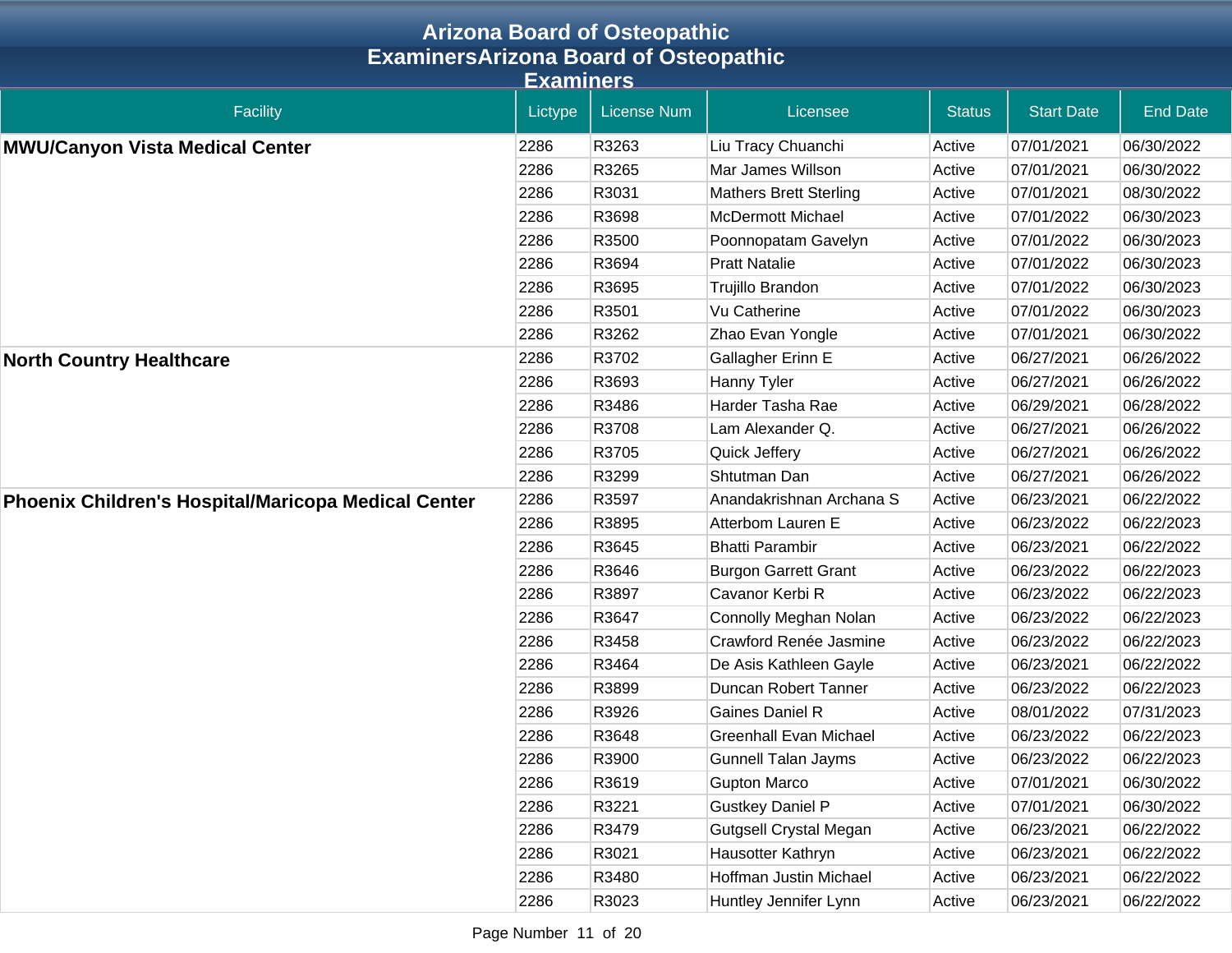|                                                            |         | <b>Arizona Board of Osteopathic</b> |                                |               |                   |                 |  |  |  |
|------------------------------------------------------------|---------|-------------------------------------|--------------------------------|---------------|-------------------|-----------------|--|--|--|
| <b>ExaminersArizona Board of Osteopathic</b>               |         |                                     |                                |               |                   |                 |  |  |  |
| <b>Examiners</b>                                           |         |                                     |                                |               |                   |                 |  |  |  |
| Facility                                                   | Lictype | <b>License Num</b>                  | Licensee                       | <b>Status</b> | <b>Start Date</b> | <b>End Date</b> |  |  |  |
| <b>Phoenix Children's Hospital/Maricopa Medical Center</b> | 2286    | R3649                               | <b>Isaac Nisha Sara</b>        | Active        | 06/23/2022        | 06/22/2023      |  |  |  |
|                                                            | 2286    | R3650                               | Johnson Taryn Courtney         | Active        | 06/23/2021        | 06/22/2022      |  |  |  |
|                                                            | 2286    | R3651                               | Kloehn Ian Zachary             | Active        | 06/23/2021        | 06/22/2022      |  |  |  |
|                                                            | 2286    | R3024                               | Kretovics Erin Elizabeth       | Active        | 06/23/2021        | 06/22/2022      |  |  |  |
|                                                            | 2286    | R3652                               | Kuehn Amanda                   | Active        | 06/23/2022        | 06/22/2023      |  |  |  |
|                                                            | 2286    | R3653                               | Kulkarni Riya J                | Active        | 06/23/2021        | 06/22/2022      |  |  |  |
|                                                            | 2286    | R3654                               | Lee Philip Garsiang            | Active        | 06/23/2021        | 06/22/2022      |  |  |  |
|                                                            | 2286    | R3498                               | Lloyd Jr. Robert Dezermaux     | Active        | 06/23/2021        | 06/22/2022      |  |  |  |
|                                                            | 2286    | R3655                               | Lorah Victoria Nicole          | Active        | 06/23/2021        | 06/22/2022      |  |  |  |
|                                                            | 2286    | R3656                               | Mai Vivian Phuong              | Active        | 06/23/2022        | 06/22/2023      |  |  |  |
|                                                            | 2286    | R3234                               | Marler Adrienne Ririe          | Active        | 06/23/2021        | 06/22/2022      |  |  |  |
|                                                            | 2286    | R3475                               | <b>McCarthy Riley Delaney</b>  | Active        | 06/23/2021        | 06/22/2022      |  |  |  |
|                                                            | 2286    | R3927                               | Meter Joseph Benjamin          | Active        | 07/01/2022        | 06/30/2023      |  |  |  |
|                                                            | 2286    | R3476                               | Murphy Meggan Ann              | Active        | 06/23/2022        | 06/22/2023      |  |  |  |
|                                                            | 2286    | R3477                               | Neale Morgan Ann               | Active        | 06/23/2022        | 06/22/2023      |  |  |  |
|                                                            | 2286    | R3657                               | Palacios Alexandra Payge       | Active        | 06/23/2021        | 06/22/2022      |  |  |  |
|                                                            | 2286    | R3236                               | Palmer Beau Gordon             | Active        | 06/23/2021        | 06/22/2022      |  |  |  |
|                                                            | 2286    | R3901                               | Patil Saurabh                  | Active        | 06/23/2022        | 06/22/2023      |  |  |  |
|                                                            | 2286    | R3237                               | Silverstein Rebecca Anne       | Active        | 06/23/2021        | 06/22/2022      |  |  |  |
|                                                            | 2286    | R3907                               | <b>Stephens Michael Daniel</b> | Active        | 06/23/2022        | 06/22/2023      |  |  |  |
|                                                            | 2286    | R3238                               | Ten Hope Merritt Irene         | Active        | 06/23/2021        | 06/22/2022      |  |  |  |
|                                                            | 2286    | R3904                               | Tiano Rasa Rafie               | Active        | 06/23/2022        | 06/22/2023      |  |  |  |
|                                                            | 2286    | R3707                               | Unanyan Lusine                 | Active        | 07/01/2021        | 06/30/2022      |  |  |  |
|                                                            | 2286    | R3658                               | Vivatson Sara Adaire           | Active        | 06/23/2021        | 06/22/2022      |  |  |  |
|                                                            | 2286    | R3478                               | Vora Pooja S                   | Active        | 07/01/2022        | 06/30/2023      |  |  |  |
|                                                            | 2286    | R3240                               | Wei Wei                        | Active        | 06/23/2021        | 06/22/2022      |  |  |  |
|                                                            | 2286    | R3910                               | <b>Wresch Delaney Nicole</b>   | Active        | 06/23/2022        | 06/22/2023      |  |  |  |
| The Wright Center/El Rio Community Health Center           | 2286    | R3313                               | Acuna Marco                    | Active        | 07/01/2022        | 06/30/2023      |  |  |  |
|                                                            | 2286    | R3107                               | Franco Jimmy                   | Active        | 07/01/2021        | 06/30/2022      |  |  |  |
|                                                            | 2286    | R3752                               | Gadicharla Vaishnavi           | Active        | 07/01/2022        | 06/30/2023      |  |  |  |
|                                                            | 2286    | R3625                               | George Joshua K                | Active        | 07/01/2022        | 06/30/2023      |  |  |  |
|                                                            | 2286    | R3626                               | Jones Katlyn M                 | Active        | 07/01/2022        | 06/30/2023      |  |  |  |
|                                                            | 2286    | R3751                               | Kim Justin                     | Active        | 07/01/2022        | 06/30/2023      |  |  |  |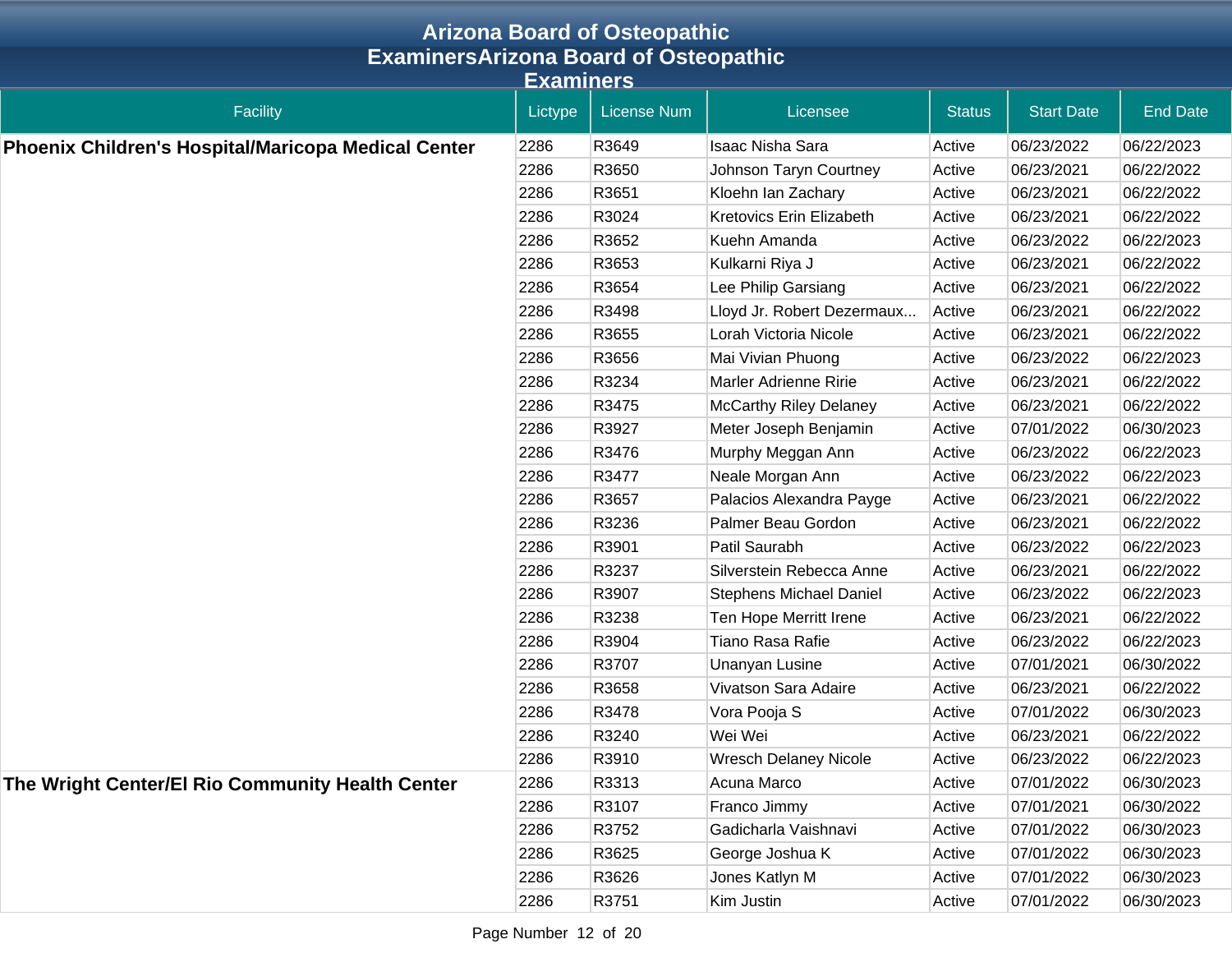|                                                  |                  | <b>Arizona Board of Osteopathic</b> |                               |               |                   |                 |
|--------------------------------------------------|------------------|-------------------------------------|-------------------------------|---------------|-------------------|-----------------|
| <b>ExaminersArizona Board of Osteopathic</b>     |                  |                                     |                               |               |                   |                 |
|                                                  | <b>Examiners</b> |                                     |                               |               |                   |                 |
| <b>Facility</b>                                  | Lictype          | <b>License Num</b>                  | Licensee                      | <b>Status</b> | <b>Start Date</b> | <b>End Date</b> |
| The Wright Center/El Rio Community Health Center | 2286             | R3793                               | Lawson Sarah                  | Active        | 07/01/2022        | 06/30/2023      |
|                                                  | 2286             | R3792                               | Lin Tzu-en                    | Active        | 07/01/2022        | 06/30/2023      |
|                                                  | 2286             | R3624                               | Lloyd Joshua                  | Active        | 07/01/2022        | 06/30/2023      |
|                                                  | 2286             | R3623                               | Mejia Leonardo                | Active        | 07/01/2022        | 06/30/2023      |
|                                                  | 2286             | R3354                               | Nikoonezhad Aban              | Active        | 07/01/2022        | 06/30/2023      |
|                                                  | 2286             | R3109                               | Peng Annie                    | Active        | 07/01/2021        | 06/30/2022      |
|                                                  | 2286             | R3314                               | Seaton Kayleen                | Active        | 07/01/2022        | 06/30/2023      |
|                                                  | 2286             | R3329                               | <b>Supnet Carl</b>            | Active        | 07/01/2022        | 06/30/2023      |
|                                                  | 2286             | R3110                               | Wong Larry                    | Active        | 07/01/2022        | 07/15/2022      |
| <b>Tucson Hospitals Medical Education</b>        | 2286             | R3894                               | <b>Allred Ruchard Cameron</b> | Active        | 07/01/2022        | 06/30/2023      |
|                                                  | 2286             | R3890                               | Chang Morgan Augustus         | Active        | 07/01/2022        | 06/30/2023      |
|                                                  | 2286             | R3891                               | <b>Eddy Emily Elizabath</b>   | Active        | 07/01/2022        | 06/30/2023      |
|                                                  | 2286             | R3398                               | Frost Wyn Zhang               | Active        | 07/01/2022        | 06/30/2023      |
|                                                  | 2286             | R3581                               | Joshi Ishani                  | Active        | 07/01/2022        | 06/30/2023      |
|                                                  | 2286             | R3892                               | Jue Helen Ping                | Active        | 07/01/2022        | 06/30/2023      |
|                                                  | 2286             | R3399                               | Pike Brandon                  | Active        | 07/01/2022        | 06/30/2023      |
|                                                  | 2286             | R3400                               | Silva Max                     | Active        | 07/01/2021        | 06/30/2022      |
| <b>University of Arizona</b>                     | 2286             | R2793                               | Abramyan Artyom               | Active        | 06/07/2022        | 06/06/2023      |
|                                                  | 2286             | R2599                               | Abuhakmeh Yousef H.           | Active        | 07/01/2022        | 06/30/2023      |
|                                                  | 2286             | R3580                               | Almario Rochelle              | Active        | 07/01/2022        | 06/30/2023      |
|                                                  | 2286             | R3559                               | <b>Alsky Travis Thomas</b>    | Active        | 07/01/2022        | 06/30/2023      |
|                                                  | 2286             | R3560                               | Alvarez Rodrigo Angel         | Active        | 07/01/2022        | 06/30/2023      |
|                                                  | 2286             | R3556                               | Anania Catherine Louise       | Active        | 07/01/2022        | 06/30/2023      |
|                                                  | 2286             | R3735                               | Andersen Courtney Lynn        | Active        | 07/01/2022        | 06/30/2023      |
|                                                  | 2286             | R3403                               | Arch Mustafa                  | Active        | 07/01/2021        | 06/30/2022      |
|                                                  | 2286             | R3794                               | Aziz Clara Nabil              | Active        | 07/01/2022        | 06/30/2023      |
|                                                  | 2286             | R3530                               | Bedi Ripika                   | Active        | 07/01/2022        | 06/30/2023      |
|                                                  | 2286             | R3130                               | Benson Michelle Suzanne       | Active        | 07/01/2022        | 06/30/2023      |
|                                                  | 2286             | R3739                               | <b>Black Andrew Dalton</b>    | Active        | 07/01/2022        | 06/30/2023      |
|                                                  | 2286             | R3593                               | <b>Boehler Caleb Richard</b>  | Active        | 07/01/2021        | 06/30/2022      |
|                                                  | 2286             | R3112                               | Bonelli Michael Addison       | Active        | 07/01/2021        | 06/30/2022      |
|                                                  | 2286             | R3527                               | Bruzda Gabrielle Ann          | Active        | 07/01/2022        | 06/30/2023      |
|                                                  | 2286             | R3113                               | <b>Burke Meghan Noelle</b>    | Active        | 07/01/2022        | 06/30/2023      |

Page Number 13 of 20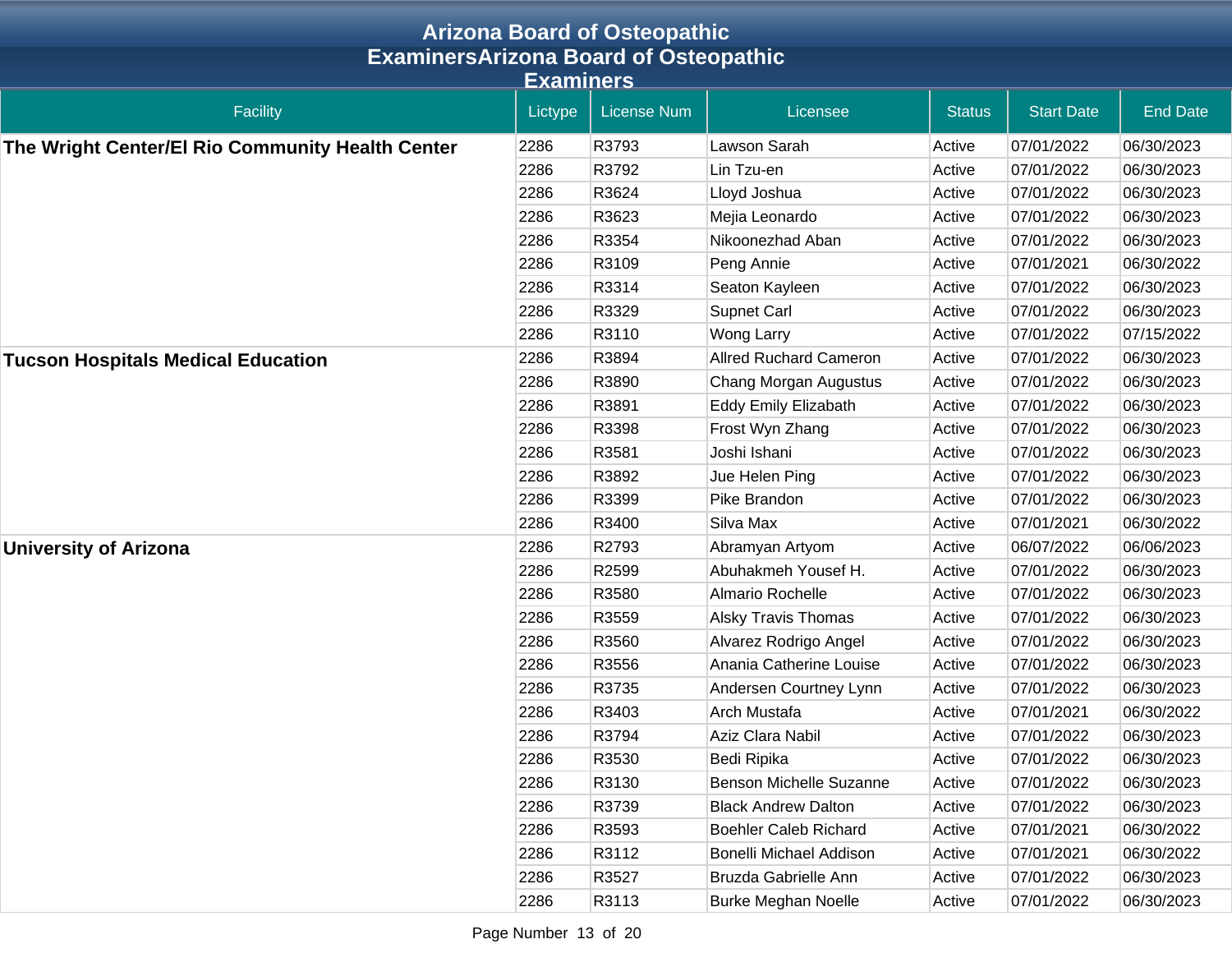|                                              | <b>Arizona Board of Osteopathic</b> |                    |                                 |               |                   |                 |  |  |
|----------------------------------------------|-------------------------------------|--------------------|---------------------------------|---------------|-------------------|-----------------|--|--|
| <b>ExaminersArizona Board of Osteopathic</b> |                                     |                    |                                 |               |                   |                 |  |  |
|                                              | <b>Examiners</b>                    |                    |                                 |               |                   |                 |  |  |
| <b>Facility</b>                              | Lictype                             | <b>License Num</b> | Licensee                        | <b>Status</b> | <b>Start Date</b> | <b>End Date</b> |  |  |
| <b>University of Arizona</b>                 | 2286                                | R2646              | <b>Burket Aaron Ross</b>        | Active        | 07/01/2022        | 06/30/2023      |  |  |
|                                              | 2286                                | R3337              | Calles Spencer Keikilani        | Active        | 07/01/2022        | 06/30/2023      |  |  |
|                                              | 2286                                | R3737              | <b>Camarillo Robert Salinas</b> | Active        | 07/01/2022        | 06/30/2023      |  |  |
|                                              | 2286                                | R3557              | Canova-gaitros Kaley Reeve      | Active        | 07/01/2022        | 06/30/2023      |  |  |
|                                              | 2286                                | R3114              | <b>Chan Catherine</b>           | Active        | 07/01/2021        | 06/30/2022      |  |  |
|                                              | 2286                                | R3558              | <b>Chartier Stephane Rene</b>   | Active        | 07/01/2021        | 06/30/2022      |  |  |
|                                              | 2286                                | R3496              | Cheng Ce                        | Active        | 07/01/2021        | 06/30/2022      |  |  |
|                                              | 2286                                | R3738              | Cheong Samuel Hoyong            | Active        | 07/01/2022        | 06/30/2023      |  |  |
|                                              | 2286                                | R3338              | Chhina Govind                   | Active        | 07/01/2022        | 06/30/2023      |  |  |
|                                              | 2286                                | R3731              | Choe Tiffany                    | Active        | 07/01/2022        | 06/30/2023      |  |  |
|                                              | 2286                                | R3318              | Co Benjamin Laing               | Active        | 07/01/2022        | 06/30/2023      |  |  |
|                                              | 2286                                | R3524              | Cooper-Roth Tristan Daniel      | Active        | 07/01/2022        | 06/30/2023      |  |  |
|                                              | 2286                                | R3333              | Correa Stefano                  | Active        | 07/01/2022        | 06/30/2023      |  |  |
|                                              | 2286                                | R3331              | <b>Corry Steven</b>             | Active        | 07/01/2022        | 06/30/2023      |  |  |
|                                              | 2286                                | R3740              | <b>Crosse James Cameron</b>     | Active        | 07/01/2022        | 06/30/2023      |  |  |
|                                              | 2286                                | R3742              | <b>Curtiss Molly Kathryn</b>    | Active        | 07/01/2022        | 06/30/2023      |  |  |
|                                              | 2286                                | R3546              | Danielson Logan Jon             | Active        | 07/01/2021        | 06/30/2022      |  |  |
|                                              | 2286                                | R3339              | Dashkevych Ulyana               | Active        | 07/01/2022        | 06/30/2023      |  |  |
|                                              | 2286                                | R3209              | Dee Marcus McCune               | Active        | 07/01/2022        | 06/30/2023      |  |  |
|                                              | 2286                                | R3332              | Deer Briana Lynn                | Active        | 07/01/2022        | 06/30/2023      |  |  |
|                                              | 2286                                | R3563              | <b>Demers Daniel Alexander</b>  | Active        | 07/01/2022        | 06/30/2023      |  |  |
|                                              | 2286                                | R3142              | Donahue Clare Hanh-mai          | Active        | 07/01/2021        | 06/30/2022      |  |  |
|                                              | 2286                                | R3321              | Dorian Jason Hagop              | Active        | 07/01/2022        | 06/30/2023      |  |  |
|                                              | 2286                                | R3531              | Doty Haedan Danielle            | Active        | 07/01/2022        | 06/30/2023      |  |  |
|                                              | 2286                                | R3148              | Drinkwater Kathy Vo             | Active        | 07/01/2022        | 08/31/2022      |  |  |
|                                              | 2286                                | R3141              | <b>Fisher Delaney Kate</b>      | Active        | 07/01/2022        | 06/30/2023      |  |  |
|                                              | 2286                                | R2792              | Fisher Riley Ann                | Active        | 07/01/2021        | 06/30/2022      |  |  |
|                                              | 2286                                | R3404              | Franquemont Giffin Stephan      | Active        | 07/01/2021        | 06/30/2022      |  |  |
|                                              | 2286                                | R3381              | Freeman Weston Hugh             | Active        | 07/01/2022        | 06/30/2023      |  |  |
|                                              | 2286                                | R3170              | French Jaime Diane              | Active        | 07/01/2021        | 06/30/2022      |  |  |
|                                              | 2286                                | R3594              | Galestanian Arbi                | Active        | 07/01/2022        | 06/30/2023      |  |  |
|                                              | 2286                                | R3355              | Gardizi Omar                    | Active        | 07/01/2022        | 06/30/2023      |  |  |
|                                              | 2286                                | R3315              | Gibson Zachary John             | Active        | 07/01/2022        | 06/30/2023      |  |  |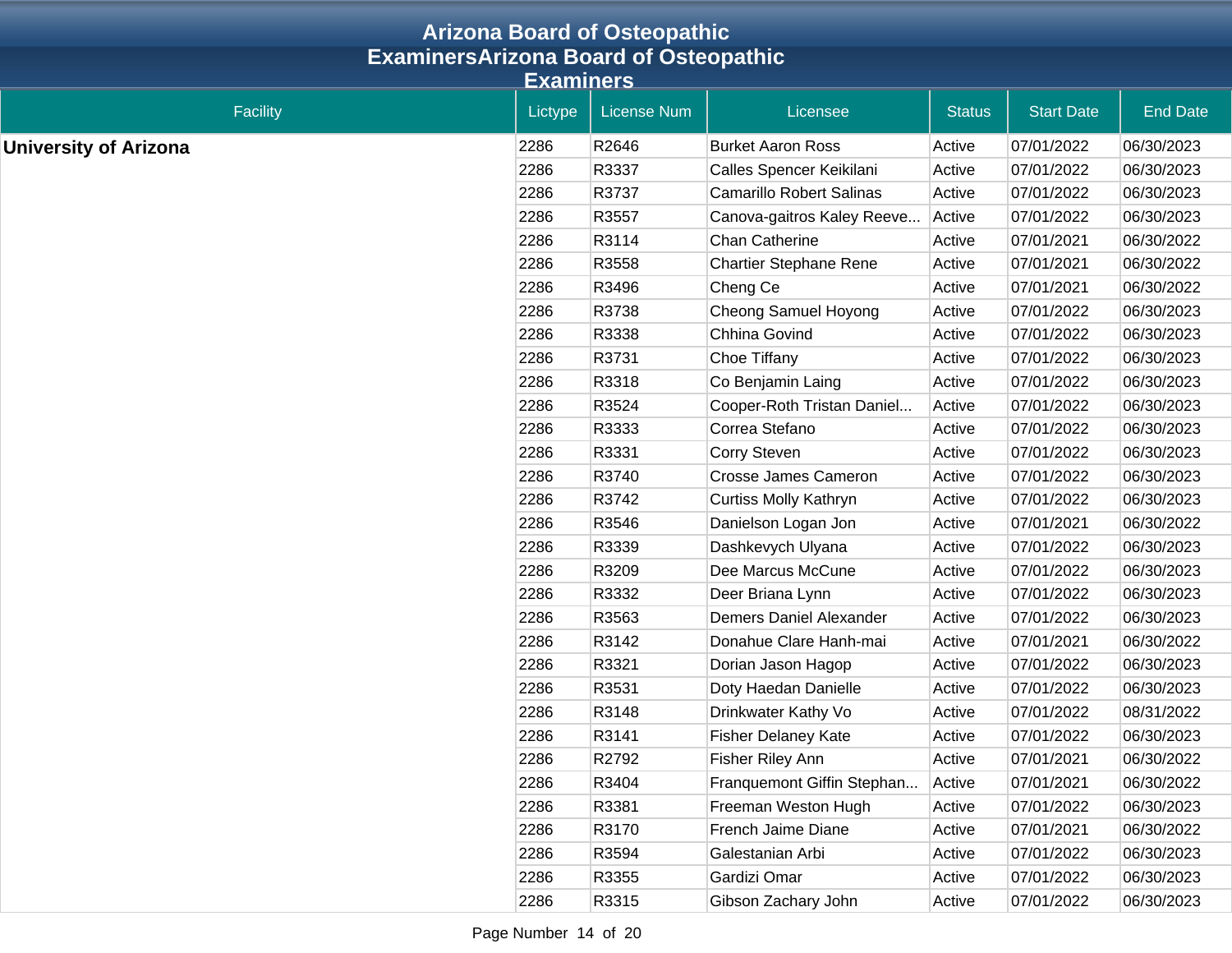|                              | <b>Arizona Board of Osteopathic</b>          |                    |                                |               |                   |                 |
|------------------------------|----------------------------------------------|--------------------|--------------------------------|---------------|-------------------|-----------------|
|                              | <b>ExaminersArizona Board of Osteopathic</b> |                    |                                |               |                   |                 |
|                              | <b>Examiners</b>                             |                    |                                |               |                   |                 |
| Facility                     | Lictype                                      | <b>License Num</b> | Licensee                       | <b>Status</b> | <b>Start Date</b> | <b>End Date</b> |
| <b>University of Arizona</b> | 2286                                         | R3190              | <b>Giron Vincent</b>           | Active        | 07/01/2022        | 06/30/2023      |
|                              | 2286                                         | R3743              | Gloe Tyler Joseph              | Active        | 07/01/2022        | 06/30/2023      |
|                              | 2286                                         | R3316              | <b>Gluck Caitlin Walenta</b>   | Active        | 07/01/2022        | 06/30/2023      |
|                              | 2286                                         | R3545              | Goff Tanner Evan               | Active        | 07/01/2022        | 06/30/2023      |
|                              | 2286                                         | R3564              | <b>Gordon Amber Rose</b>       | Active        | 07/01/2022        | 06/30/2023      |
|                              | 2286                                         | R3144              | <b>Green Sarah Ashley</b>      | Active        | 07/01/2022        | 06/30/2023      |
|                              | 2286                                         | R3565              | <b>Halbert Alicia</b>          | Active        | 07/01/2022        | 06/30/2023      |
|                              | 2286                                         | R3522              | Hamill Alexander Graham        | Active        | 07/01/2022        | 06/30/2023      |
|                              | 2286                                         | R3575              | Hammrich Dakota Lynn           | Active        | 07/01/2022        | 06/30/2023      |
|                              | 2286                                         | R3359              | Han Branden Anthony            | Active        | 07/01/2022        | 06/30/2023      |
|                              | 2286                                         | R2374              | Hancock Stacey Ann             | Active        | 07/01/2021        | 06/30/2022      |
|                              | 2286                                         | R3116              | Hariri Neema                   | Active        | 07/01/2022        | 06/30/2023      |
|                              | 2286                                         | R3135              | Hass Jessica Nicole            | Active        | 07/01/2021        | 06/30/2022      |
|                              | 2286                                         | R3534              | <b>Headley Shannon Rebekah</b> | Active        | 07/01/2021        | 06/30/2022      |
|                              | 2286                                         | R3579              | Hunsaker Brent Douglas         | Active        | 07/01/2022        | 06/30/2023      |
|                              | 2286                                         | R3561              | Hunsaker Bryce Calvin          | Active        | 07/01/2021        | 06/30/2022      |
|                              | 2286                                         | R3745              | Ingram Aubrey Nicole           | Active        | 07/01/2022        | 06/30/2023      |
|                              | 2286                                         | R3117              | Jahanforouz Nima               | Active        | 07/01/2021        | 06/30/2022      |
|                              | 2286                                         | R3133              | Ji Yoon                        | Active        | 07/01/2021        | 06/30/2022      |
|                              | 2286                                         | R2987              | Joseph Martin Alexander        | Active        | 07/01/2022        | 06/30/2023      |
|                              | 2286                                         | R2814              | Kafka Anna Littlepage          | Active        | 07/01/2021        | 06/30/2022      |
|                              | 2286                                         | R3356              | Kahlon Vick                    | Active        | 07/01/2022        | 06/30/2023      |
|                              | 2286                                         | R3562              | Kalarn Salil Pramod            | Active        | 07/01/2022        | 06/30/2023      |
|                              | 2286                                         | R3360              | Karasch Christopher James      | Active        | 07/01/2022        | 06/30/2023      |
|                              | 2286                                         | R2848              | Kaston Essa S                  | Active        | 07/01/2021        | 06/30/2022      |
|                              | 2286                                         | R3118              | Kaur Amanpreet                 | Active        | 07/01/2021        | 06/30/2022      |
|                              | 2286                                         | R3715              | Kelada Andrew                  | Active        | 11/29/2021        | 12/31/2022      |
|                              | 2286                                         | R3535              | Khatib Abdel Kareem Mustaf     | Active        | 07/01/2022        | 06/30/2023      |
|                              | 2286                                         | R3192              | King Jordan                    | Active        | 07/01/2022        | 06/30/2023      |
|                              | 2286                                         | R3319              | Kobza Bethany Sarah            | Active        | 07/01/2022        | 06/30/2023      |
|                              | 2286                                         | R3529              | Kolimas Amie Marie             | Active        | 07/01/2022        | 06/30/2023      |
|                              | 2286                                         | R3547              | Kracht Mary Jensen             | Active        | 07/01/2022        | 06/30/2023      |
|                              | 2286                                         | R3548              | Kyriazi George Nicholas        | Active        | 07/01/2022        | 06/30/2023      |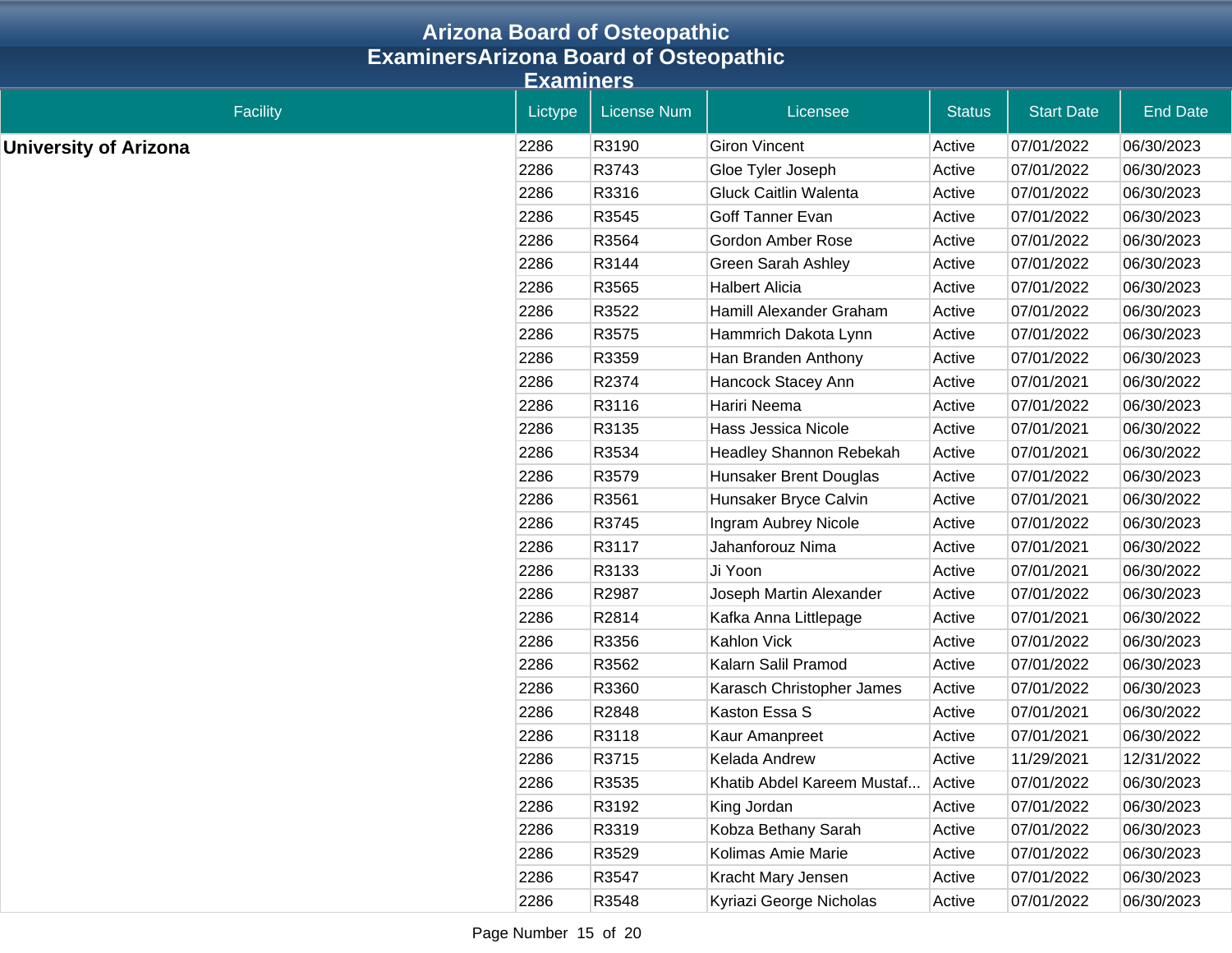|                              | <b>Arizona Board of Osteopathic</b>          |                    |                               |               |                   |                 |
|------------------------------|----------------------------------------------|--------------------|-------------------------------|---------------|-------------------|-----------------|
|                              | <b>ExaminersArizona Board of Osteopathic</b> |                    |                               |               |                   |                 |
|                              | <b>Examiners</b>                             |                    |                               |               |                   |                 |
| <b>Facility</b>              | Lictype                                      | <b>License Num</b> | Licensee                      | <b>Status</b> | <b>Start Date</b> | <b>End Date</b> |
| <b>University of Arizona</b> | 2286                                         | R3569              | Lee Andy                      | Active        | 07/01/2022        | 06/30/2023      |
|                              | 2286                                         | R3340              | Lee Jennifer Elisabeth        | Active        | 07/01/2022        | 06/30/2023      |
|                              | 2286                                         | R3570              | Long Matthew Timothy          | Active        | 07/01/2022        | 06/30/2023      |
|                              | 2286                                         | R3361              | Long Morgan Rene              | Active        | 07/01/2022        | 06/30/2023      |
|                              | 2286                                         | R3566              | Lu J'rick Quodie              | Active        | 07/01/2021        | 06/30/2022      |
|                              | 2286                                         | R3119              | <b>Lutrick Ashley Marie</b>   | Active        | 07/01/2021        | 06/30/2022      |
|                              | 2286                                         | R3851              | Mackay Joshua Bret            | Active        | 07/01/2022        | 06/30/2023      |
|                              | 2286                                         | R3567              | Madej Adam Benjamin           | Active        | 07/01/2022        | 06/30/2023      |
|                              | 2286                                         | R3532              | Makkieh Muhammad Mustafa      | Active        | 07/01/2022        | 06/30/2023      |
|                              | 2286                                         | R3154              | Malaty Shiva Shahriari        | Active        | 07/01/2022        | 06/30/2023      |
|                              | 2286                                         | R3362              | Manchen Pete Jonathan         | Active        | 07/01/2022        | 06/30/2023      |
|                              | 2286                                         | R3147              | Mann Shivtaj Singh            | Active        | 07/01/2021        | 06/30/2022      |
|                              | 2286                                         | R3363              | Marin Kailee                  | Active        | 07/01/2022        | 06/30/2023      |
|                              | 2286                                         | R3568              | Marsden Connor                | Active        | 07/01/2022        | 06/30/2023      |
|                              | 2286                                         | R3758              | McArthur Jessica Ashley       | Active        | 07/01/2022        | 06/30/2023      |
|                              | 2286                                         | R3317              | <b>Mercier Madeline Grace</b> | Active        | 07/01/2022        | 06/30/2023      |
|                              | 2286                                         | R3120              | Mirembe Sarah Nanyange        | Active        | 07/01/2021        | 06/30/2022      |
|                              | 2286                                         | R3139              | Moazam Kayvon                 | Active        | 07/01/2021        | 06/30/2022      |
|                              | 2286                                         | R3872              | Modilevsky Biana Ariel        | Active        | 07/01/2022        | 06/30/2023      |
|                              | 2286                                         | R3217              | Mozdyniewicz Gregory Stanl    | Active        | 07/01/2022        | 06/30/2023      |
|                              | 2286                                         | R3365              | Nakajima Natalia              | Active        | 07/01/2022        | 06/30/2023      |
|                              | 2286                                         | R3324              | Natali Stefano Jose           | Active        | 07/01/2021        | 06/30/2022      |
|                              | 2286                                         | R3368              | Nelson Brent Donald           | Active        | 07/01/2022        | 06/30/2023      |
|                              | 2286                                         | R3576              | Ogle Carli Shea               | Active        | 07/01/2022        | 06/30/2023      |
|                              | 2286                                         | R3767              | Overby Erik Larsen            | Active        | 07/01/2022        | 06/30/2023      |
|                              | 2286                                         | R3801              | Owaynat Hadil Abdelrazeq      | Active        | 07/01/2022        | 06/30/2023      |
|                              | 2286                                         | R3341              | <b>Pepich Garrett Thomas</b>  | Active        | 07/01/2022        | 06/30/2023      |
|                              | 2286                                         | R3323              | Piscoya Vanessa Cristina      | Active        | 07/01/2022        | 06/30/2023      |
|                              | 2286                                         | R3768              | Placek Sarah Katherine        | Active        | 07/01/2022        | 06/30/2023      |
|                              | 2286                                         | R3369              | <b>Pugliese Maria Francis</b> | Active        | 07/01/2022        | 06/30/2023      |
|                              | 2286                                         | R3370              | <b>Redford Albert Henry</b>   | Active        | 07/01/2021        | 06/30/2022      |
|                              | 2286                                         | R3121              | Rigg Eric James               | Active        | 07/01/2021        | 06/30/2022      |
|                              | 2286                                         | R3709              | Roberts Spencer Reed          | Active        | 07/01/2021        | 06/30/2022      |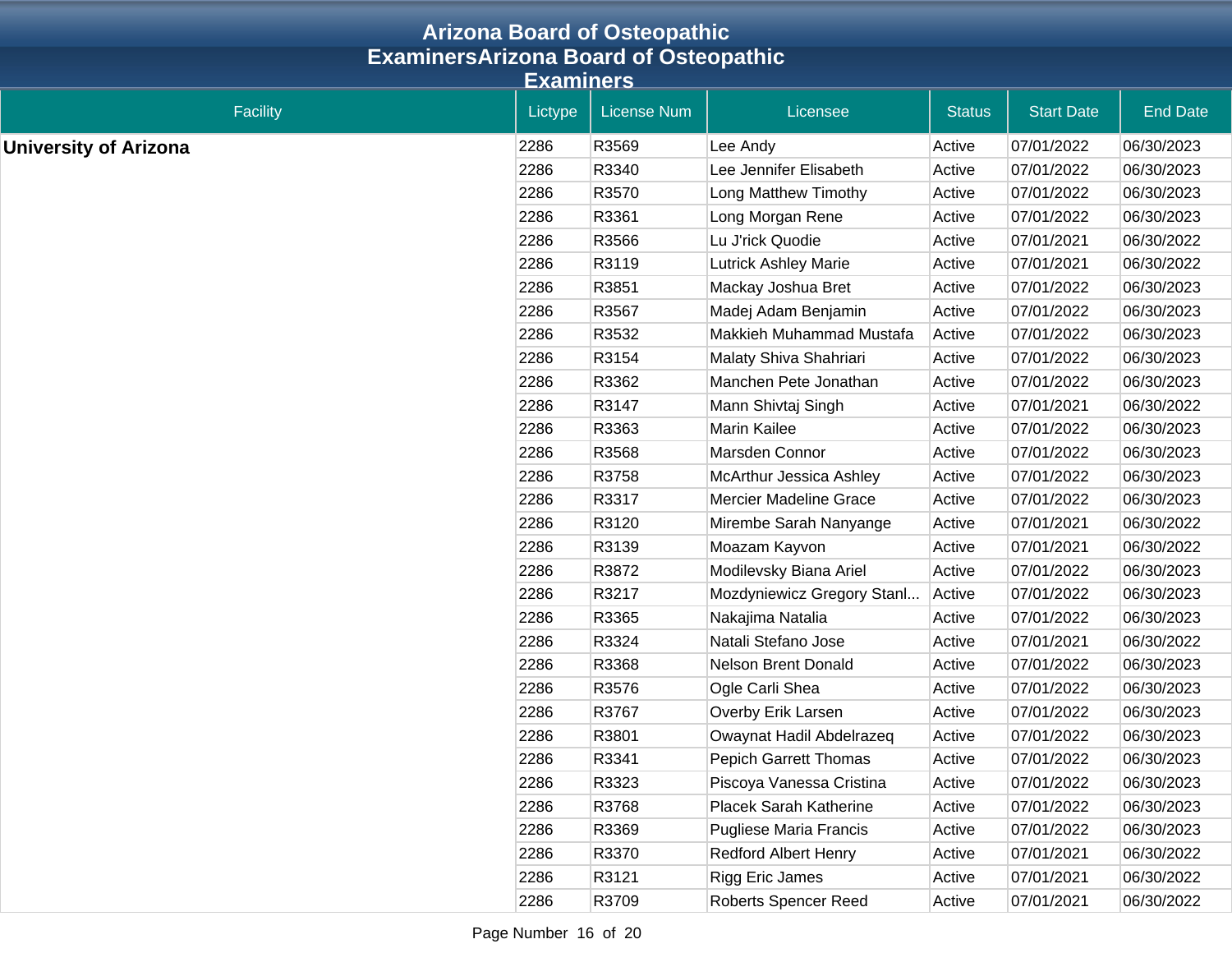|                              | <b>Arizona Board of Osteopathic</b>          |                    |                              |               |                   |                 |
|------------------------------|----------------------------------------------|--------------------|------------------------------|---------------|-------------------|-----------------|
|                              | <b>ExaminersArizona Board of Osteopathic</b> |                    |                              |               |                   |                 |
|                              | <b>Examiners</b>                             |                    |                              |               |                   |                 |
| Facility                     | Lictype                                      | <b>License Num</b> | Licensee                     | <b>Status</b> | <b>Start Date</b> | <b>End Date</b> |
| <b>University of Arizona</b> | 2286                                         | R3769              | Robinson Margaret Anne       | Active        | 07/01/2022        | 06/30/2023      |
|                              | 2286                                         | R3577              | Rushton Spencer Cohen        | Active        | 07/01/2022        | 06/30/2023      |
|                              | 2286                                         | R3132              | Sammond Nicholas Kento       | Active        | 07/01/2022        | 06/30/2023      |
|                              | 2286                                         | R3574              | Scaini Giuliano Giovanni     | Active        | 07/01/2022        | 06/30/2023      |
|                              | 2286                                         | R3367              | Schiffman Brian              | Active        | 07/01/2022        | 06/30/2023      |
|                              | 2286                                         | R3322              | Schlitt Alexander John       | Active        | 07/01/2022        | 06/30/2023      |
|                              | 2286                                         | R3342              | Schlitt Monica               | Active        | 07/01/2022        | 06/30/2023      |
|                              | 2286                                         | R3122              | Schlund Nicolas John         | Active        | 07/01/2021        | 06/30/2022      |
|                              | 2286                                         | R3533              | Schmitz Kyle Daniel          | Active        | 07/01/2022        | 06/30/2023      |
|                              | 2286                                         | R3366              | Shah Mamta D                 | Active        | 07/01/2022        | 06/30/2023      |
|                              | 2286                                         | R3371              | Shahin Kareem                | Active        | 07/01/2022        | 06/30/2022      |
|                              | 2286                                         | R3770              | <b>Sheckley Marwan</b>       | Active        | 07/01/2022        | 06/30/2023      |
|                              | 2286                                         | R3123              | Shields Kristen Janet        | Active        | 07/01/2021        | 06/30/2022      |
|                              | 2286                                         | R3062              | <b>Shiflett Tyler Robert</b> | Active        | 07/01/2021        | 06/30/2022      |
|                              | 2286                                         | R3578              | Simon Claire Elizabeth       | Active        | 07/01/2022        | 06/30/2023      |
|                              | 2286                                         | R3013              | Siwek Adam Joseph            | Active        | 07/01/2022        | 06/30/2023      |
|                              | 2286                                         | R3150              | <b>Stangel Tiffany Marie</b> | Active        | 07/01/2021        | 06/30/2022      |
|                              | 2286                                         | R3595              | Superneau Allison Mary       | Active        | 07/01/2021        | 06/30/2022      |
|                              | 2286                                         | R3571              | Tjong Elysia Li Hsia         | Active        | 07/01/2022        | 06/30/2023      |
|                              | 2286                                         | R3343              | <b>Tolman Alex James</b>     | Active        | 07/01/2022        | 06/30/2023      |
|                              | 2286                                         | R3344              | Tong Tsz Man                 | Active        | 07/01/2022        | 06/30/2023      |
|                              | 2286                                         | R2791              | <b>Tran Jennifer</b>         | Active        | 07/01/2021        | 06/30/2022      |
|                              | 2286                                         | R3345              | Van Heise Kelsi Jean         | Active        | 07/01/2022        | 06/30/2023      |
|                              | 2286                                         | R3149              | Vera Tudela Enrique Benito   | Active        | 07/01/2022        | 06/30/2023      |
|                              | 2286                                         | R3131              | Weber Greta Catherine        | Active        | 07/01/2021        | 06/30/2022      |
|                              | 2286                                         | R3124              | Weinberger Kevin Karl        | Active        | 07/01/2021        | 06/30/2022      |
|                              | 2286                                         | R2960              | White John Alan              | Active        | 07/01/2021        | 06/30/2022      |
|                              | 2286                                         | R3760              | Wilkerson Sydney Kaylynn     | Active        | 07/01/2022        | 06/30/2023      |
|                              | 2286                                         | R3572              | <b>Wilson Eva Frances</b>    | Active        | 07/01/2021        | 06/30/2022      |
|                              | 2286                                         | R2961              | Win Hninyee Aung             | Active        | 07/01/2022        | 06/30/2023      |
|                              | 2286                                         | R3346              | Wright Allison               | Active        | 07/01/2022        | 06/30/2023      |
|                              | 2286                                         | R3573              | Wruble Richard Joseph        | Active        | 07/01/2021        | 06/30/2022      |
|                              | 2286                                         | R3125              | Yothment Erica Lynn          | Active        | 07/01/2021        | 06/30/2022      |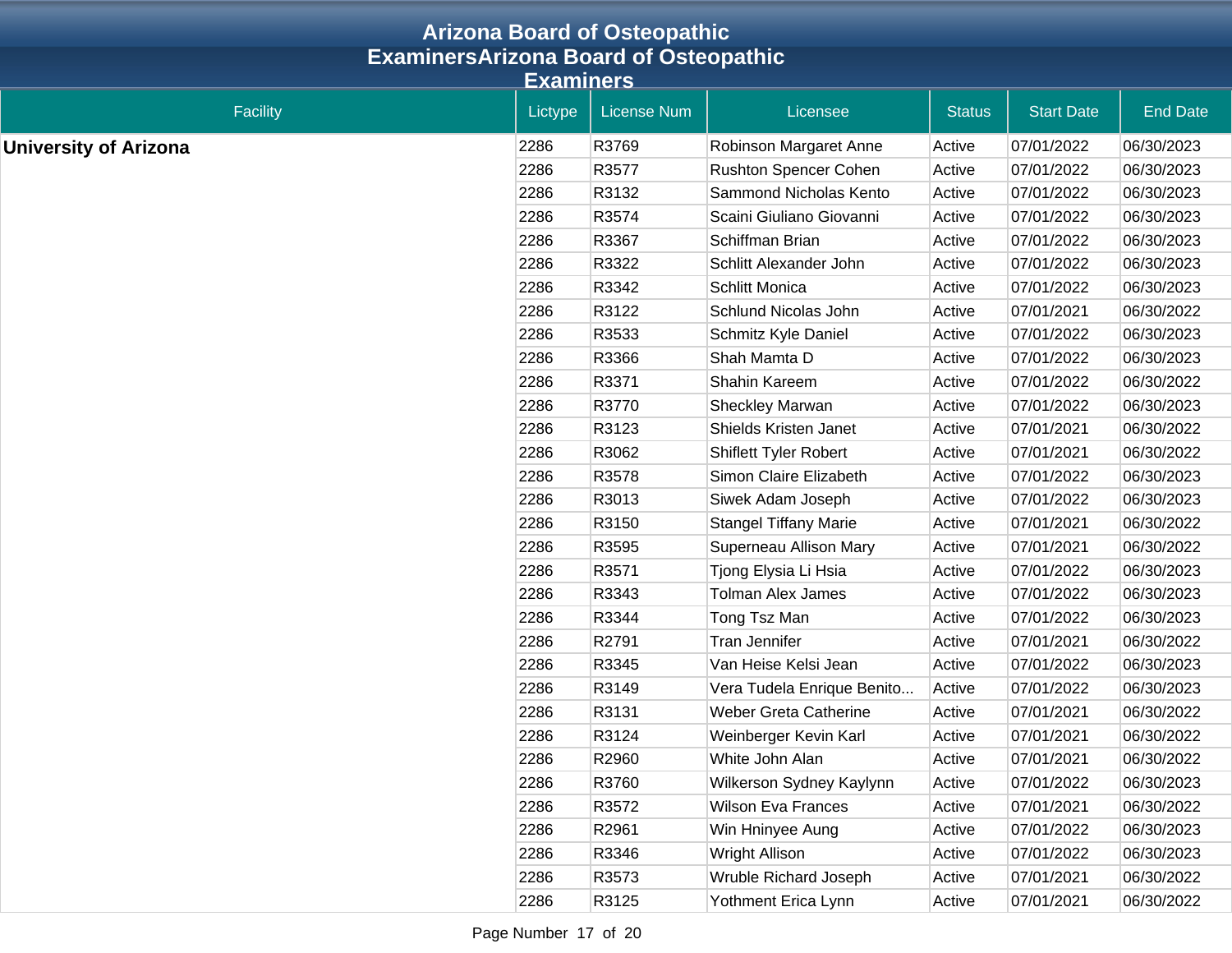|                                                   |                  | <b>Arizona Board of Osteopathic</b> |                               |               |                   |                 |
|---------------------------------------------------|------------------|-------------------------------------|-------------------------------|---------------|-------------------|-----------------|
| <b>ExaminersArizona Board of Osteopathic</b>      |                  |                                     |                               |               |                   |                 |
|                                                   | <b>Examiners</b> |                                     |                               |               |                   |                 |
| <b>Facility</b>                                   | Lictype          | <b>License Num</b>                  | Licensee                      | <b>Status</b> | <b>Start Date</b> | <b>End Date</b> |
| <b>University of Arizona</b>                      | 2286             | R3526                               | <b>Yrun-Duffy Macken</b>      | Active        | 07/01/2022        | 06/30/2023      |
|                                                   | 2286             | R3126                               | Yu Tianrong                   | Active        | 07/01/2021        | 06/30/2022      |
|                                                   | 2286             | R2916                               | Zabel Andrew David            | Active        | 07/26/2021        | 08/23/2022      |
| University of Arizona College of Medicine-Phoenix | 2286             | R3857                               | Ali Qumber                    | Active        | 06/23/2022        | 06/22/2023      |
|                                                   | 2286             | R3853                               | <b>Anderson Austin Scott</b>  | Active        | 06/23/2022        | 06/22/2023      |
|                                                   | 2286             | R3378                               | Benson Alicia Meigh           | Active        | 06/23/2022        | 06/22/2023      |
|                                                   | 2286             | R3379                               | <b>Bernier Kaelin Meesook</b> | Active        | 06/23/2022        | 06/22/2023      |
|                                                   | 2286             | R3058                               | <b>Biniazan Sam</b>           | Active        | 06/23/2022        | 06/22/2023      |
|                                                   | 2286             | R3855                               | <b>Boliaux Matthew G</b>      | Active        | 06/23/2022        | 06/22/2023      |
|                                                   | 2286             | R3554                               | Book Olivia Don               | Active        | 07/01/2022        | 06/30/2023      |
|                                                   | 2286             | R3004                               | Boukhari Mokhtar Akram        | Active        | 07/01/2021        | 06/30/2022      |
|                                                   | 2286             | R3592                               | <b>Brown Casey Curtiss</b>    | Active        | 06/23/2021        | 06/22/2022      |
|                                                   | 2286             | R3213                               | <b>Buckner Brian James</b>    | Active        | 06/23/2022        | 06/22/2023      |
|                                                   | 2286             | R3005                               | <b>Carpenter Brian James</b>  | Active        | 06/23/2021        | 06/22/2022      |
|                                                   | 2286             | R3389                               | Crookham Chase Carter         | Active        | 06/23/2021        | 06/22/2022      |
|                                                   | 2286             | R2520                               | <b>Distler Edward Scott</b>   | Active        | 07/01/2021        | 06/30/2022      |
|                                                   | 2286             | R3864                               | Dmitriyev Roman S             | Active        | 06/20/2022        | 06/19/2023      |
|                                                   | 2286             | R3210                               | Dong Jiaxi                    | Active        | 07/01/2021        | 06/30/2022      |
|                                                   | 2286             | R3860                               | Dowell Danielle L             | Active        | 06/23/2022        | 06/22/2023      |
|                                                   | 2286             | R3380                               | Enlow Dakota Arizona Rae      | Active        | 07/01/2022        | 06/30/2023      |
|                                                   | 2286             | R3865                               | Eudy Morgan W                 | Active        | 06/20/2022        | 06/19/2023      |
|                                                   | 2286             | R3862                               | Farhat Jordan A               | Active        | 06/23/2022        | 06/22/2023      |
|                                                   | 2286             | R3584                               | Fletcher Kayla Marie          | Active        | 07/01/2021        | 06/30/2022      |
|                                                   | 2286             | R3006                               | Frederickson Abby Nicole      | Active        | 06/23/2022        | 06/22/2023      |
|                                                   | 2286             | R3585                               | Gattupalli Maya S.            | Active        | 06/23/2021        | 06/22/2022      |
|                                                   | 2286             | R3214                               | Gergen Margaretta Emily       | Active        | 07/01/2021        | 06/30/2022      |
|                                                   | 2286             | R3002                               | Griffin John Clinton          | Active        | 07/01/2021        | 06/30/2022      |
|                                                   | 2286             | R3215                               | Hendrie Kyle Angus            | Active        | 06/23/2022        | 06/22/2023      |
|                                                   | 2286             | R3685                               | Heyrend Jacob Darwin          | Active        | 06/22/2021        | 06/21/2022      |
|                                                   | 2286             | R3173                               | <b>Hills Andrew</b>           | Active        | 07/01/2022        | 06/30/2023      |
|                                                   | 2286             | R3224                               | Ho Andrew Hiep                | Active        | 06/23/2022        | 06/22/2023      |
|                                                   | 2286             | R3852                               | Hochstein Haley N             | Active        | 06/23/2022        | 06/22/2023      |
|                                                   | 2286             | R3544                               | House Adam James              | Active        | 06/20/2022        | 06/19/2023      |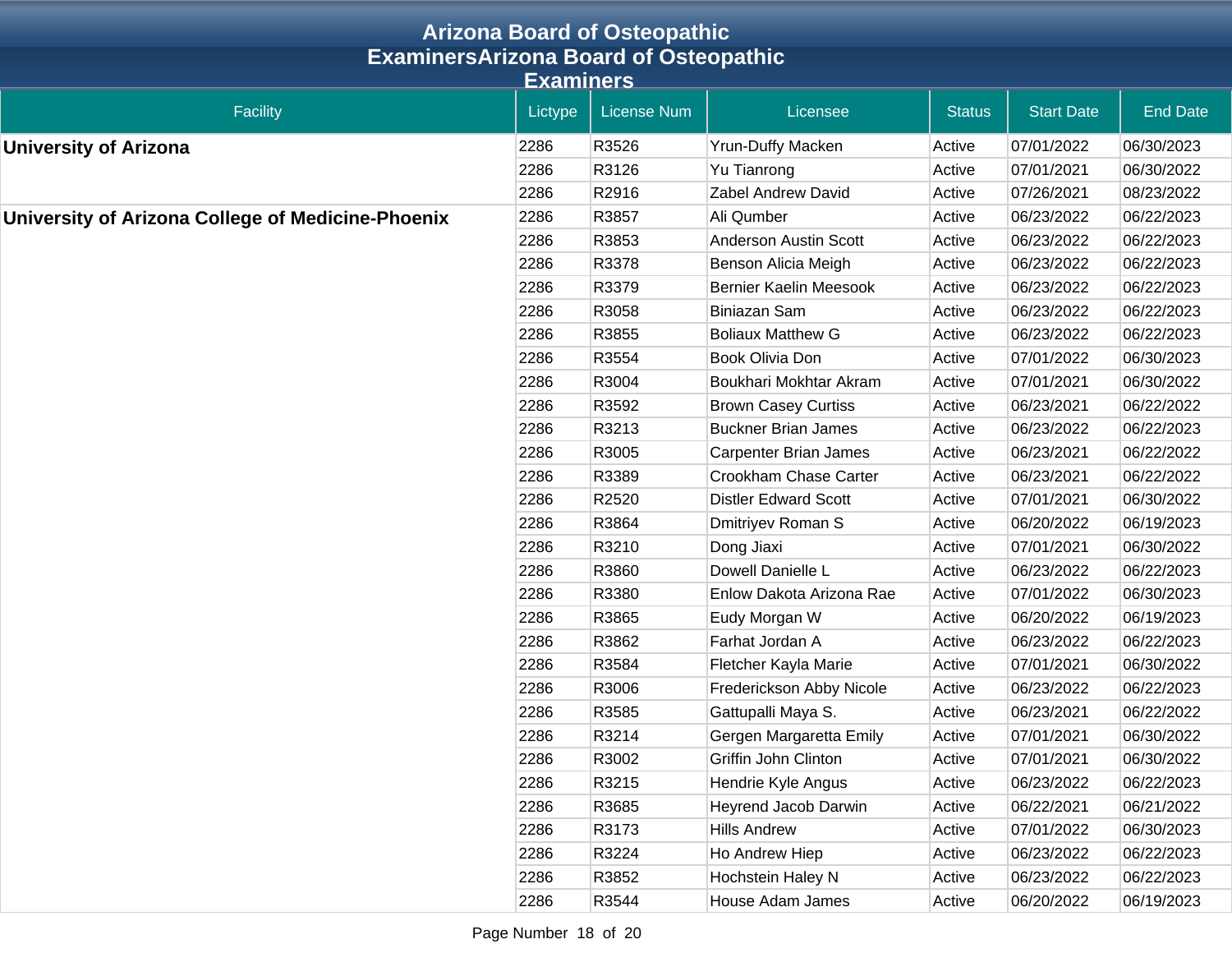|                                                   |                  | <b>Arizona Board of Osteopathic</b> |                               |               |                   |                 |
|---------------------------------------------------|------------------|-------------------------------------|-------------------------------|---------------|-------------------|-----------------|
| <b>ExaminersArizona Board of Osteopathic</b>      |                  |                                     |                               |               |                   |                 |
|                                                   | <b>Examiners</b> |                                     |                               |               |                   |                 |
| Facility                                          | Lictype          | <b>License Num</b>                  | Licensee                      | <b>Status</b> | <b>Start Date</b> | <b>End Date</b> |
| University of Arizona College of Medicine-Phoenix | 2286             | R3583                               | Jenks Danielle E.             | Active        | 06/23/2022        | 06/22/2023      |
|                                                   | 2286             | R3543                               | Konstan Taylor Ann            | Active        | 06/23/2021        | 06/22/2022      |
|                                                   | 2286             | R2949                               | Koven David A                 | Active        | 07/01/2021        | 06/30/2022      |
|                                                   | 2286             | R3382                               | Mallender Janyne Landra       | Active        | 06/23/2021        | 06/22/2022      |
|                                                   | 2286             | R3287                               | <b>Martinez Jake Cordell</b>  | Active        | 07/01/2022        | 06/30/2023      |
|                                                   | 2286             | R3582                               | Mayberry Daniel Richard       | Active        | 06/23/2022        | 06/22/2023      |
|                                                   | 2286             | R3402                               | McNally Bridgette Brianne     | Active        | 07/01/2021        | 06/30/2022      |
|                                                   | 2286             | R3383                               | McNierney Dakota Alexandri    | Active        | 07/01/2021        | 06/30/2022      |
|                                                   | 2286             | R3216                               | Merchut Heather Laurelei      | Active        | 07/01/2021        | 06/30/2022      |
|                                                   | 2286             | R3218                               | Mihalko Mary Larisa           | Active        | 07/01/2021        | 06/30/2022      |
|                                                   | 2286             | R3059                               | Narang Natasha                | Active        | 07/01/2022        | 06/30/2023      |
|                                                   | 2286             | R3384                               | <b>Octavio Trevor Patrick</b> | Active        | 06/23/2022        | 06/22/2023      |
|                                                   | 2286             | R3060                               | Ovenell Kelsie Jean           | Active        | 06/23/2021        | 06/22/2022      |
|                                                   | 2286             | R3061                               | Patel Nisha Bharat            | Active        | 06/23/2022        | 06/23/2023      |
|                                                   | 2286             | R3211                               | Phipps Kyle Campbell          | Active        | 07/01/2022        | 06/30/2023      |
|                                                   | 2286             | R3856                               | Pierce Kyle M                 | Active        | 06/23/2022        | 06/22/2023      |
|                                                   | 2286             | R3386                               | Rabulinski Daniel James       | Active        | 07/01/2021        | 06/30/2022      |
|                                                   | 2286             | R3859                               | Ramirez Victoria R            | Active        | 06/23/2022        | 06/22/2023      |
|                                                   | 2286             | R3863                               | Reed Clark W                  | Active        | 06/23/2022        | 06/22/2023      |
|                                                   | 2286             | R3007                               | Ridenour Lauren Kathryn       | Active        | 07/01/2022        | 06/30/2023      |
|                                                   | 2286             | R3520                               | <b>Tah Sumeer</b>             | Active        | 07/01/2021        | 06/30/2022      |
|                                                   | 2286             | R3555                               | Telken Dayna Michelle         | Active        | 06/23/2022        | 06/22/2023      |
|                                                   | 2286             | R3387                               | Teng Joseph Tsai              | Active        | 07/01/2021        | 06/30/2022      |
|                                                   | 2286             | R3401                               | Webster John Robert           | Active        | 07/01/2021        | 06/30/2022      |
|                                                   | 2286             | R3212                               | Willen Ryan D                 | Active        | 07/01/2021        | 06/30/2022      |
|                                                   | 2286             | R3858                               | Windschill Daniel J           | Active        | 06/23/2022        | 06/22/2023      |
|                                                   | 2286             | R3388                               | Wong Stephanie Gee            | Active        | 06/23/2022        | 06/22/2023      |
|                                                   | 2286             | R3219                               | Xie Jonathan Yujie            | Active        | 06/23/2022        | 06/22/2023      |
|                                                   | 2286             | R2821                               | Zucker Kelly M                | Active        | 07/01/2022        | 06/30/2023      |
| <b>WBAMC/Chandler Regional Medical Center</b>     | 2286             | R2800                               | Grasso Samuel L.              | Active        | 10/01/2021        | 06/30/2022      |
|                                                   | 2286             | R3714                               | Keenan Corey Shawn            | Active        | 10/18/2021        | 10/17/2022      |
|                                                   | 2286             | R2918                               | Kirby Derek T.                | Active        | 06/01/2022        | 05/31/2023      |
|                                                   | 2286             | R3089                               | Lightfoot Sasha L.            | Active        | 02/01/2022        | 01/31/2023      |